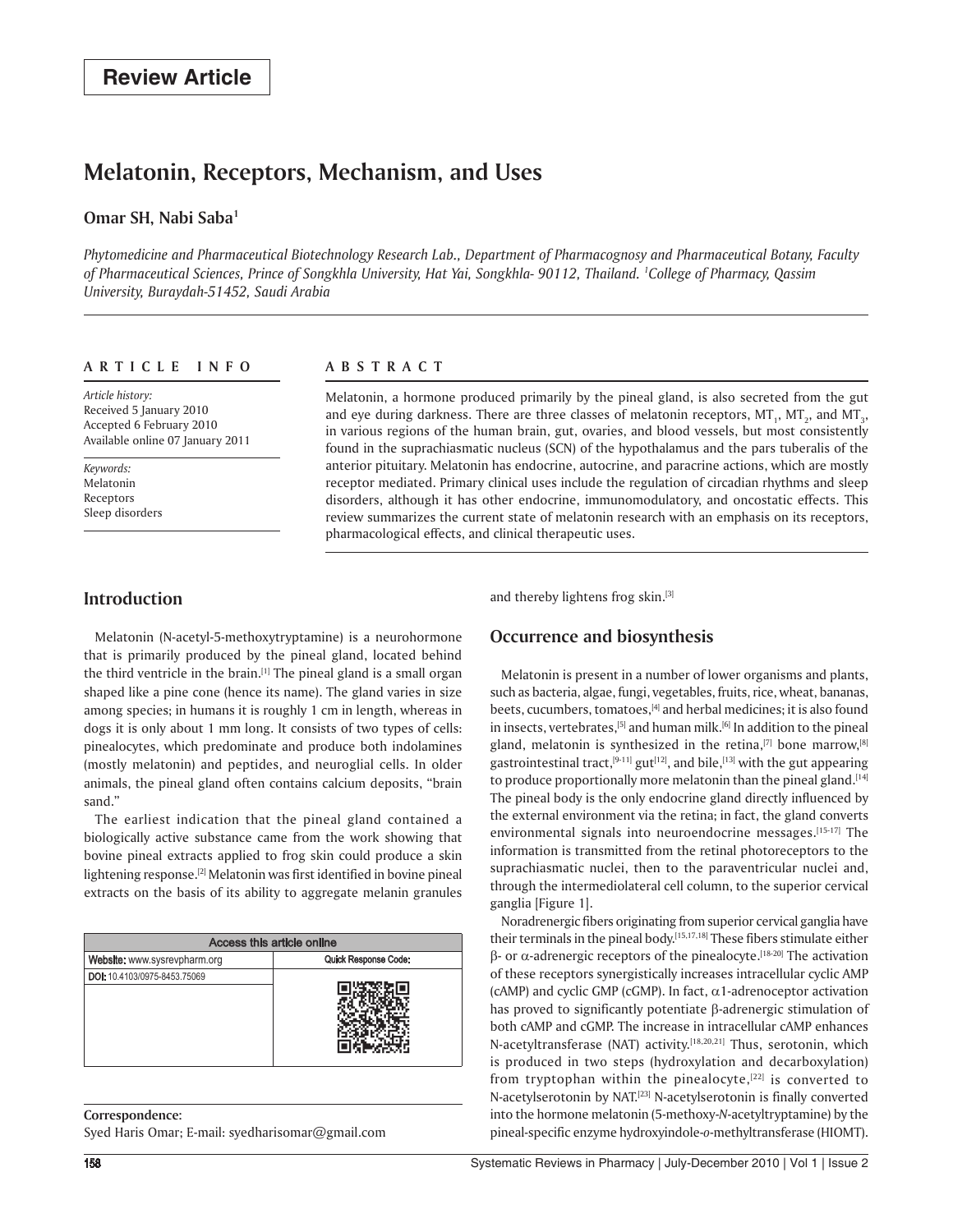

**Figure 1:** Retino-pineal pathway: noradrenergic fibres originating from superior cervical ganglia have their terminals in the pineal[61]

Thus, NAT activity is under the control of the retinopineal pathway [Figure 2] and represents the rate-limiting factor of hormonal synthesis.[23,24]

Early investigations in this area suggested that the *o*-methylation of N-acetylserotonin (the immediate precursor of melatonin) by the enzyme HIOMT determined the quantity of melatonin produced on a nightly basis.[25] Further results suggested that this may be invalid and a case was made for the enzyme that N-acetylates serotonin–NAT being rate limiting in melatonin production.<sup>[26]</sup> This idea persisted for several decades but recent findings have again shifted the emphasis to HIOMT as possibly being responsible for controlling the amount of melatonin produced in the pineal gland



**Figure 2:** Pathway for secretion of melatonin within the pinealocyte: the *N*-acetyltransferase (NAT) activity, which is under the control of the retinopineal pathway (through the release of noradrenaline), represents the rate-limiting factor in the synthesis of melatonin.

at night, at least under some conditions.

In support of HIOMT being the rate-limiting enzyme in pineal melatonin production, Ribelayga *et al*. [27] noted that melatonin levels in the Siberian hamster pineal gland do not correlate with the activity of the serotonin acetylating enzyme. Instead, levels of melatonin fluctuate in synchrony with the activity of HIOMT. Furthermore, it was observed that, in the same species, stimulation of the pineal gland with  $\alpha$ - and  $\beta$ -receptor agonists causes a clear dichotomy between the responses of NAT and melatonin whereas the HIOMT activity correlates directly with melatonin.<sup>[28]</sup> This disconnect between the activity of pineal NAT and the quantity of melatonin in the gland has also been noted in sheeps.[29] The arylalkylamine N-acetyltransferase (AA-NAT) activity during the dusk period does not correspond to a simultaneous elevation in the melatonin content in humans.<sup>[30]</sup>

Further evidence for NAT not limiting melatonin production has been provided by Liu and Borjigin<sup>[31]</sup> who used a genetic mutant rat model, the Long Evens cinnamon (LEC) rat. Despite the apparent large deficiency in the NAT activity, the melatonin rhythm in the pineal gland remained essentially unaltered. Moreover, Liu and Borjign<sup>[31]</sup> also observed that the concentrations of N-acetylserotonin, the product of the N-acetylation of serotonin, had essentially no relationship with melatonin levels. Thus, in the presence of unusually high levels of N-acetylserotonin, melatonin remained depressed. This argues in favor of a mechanism downstream from N-acetylserotonin (i.e., HIOMT activity) being a major determinant of melatonin production.

Although melatonin is the major, or at least the most studied, secretion product of the pineal gland, recent studies have also ascribed importance to other pineal indoles.<sup>[32,33]</sup> Melatonin shows strong binding to guanosine triphosphate-binding proteins and quinone reductase, but also demonstrates somewhat weaker binding affinity to calmodulin, $[34]$  as well as to nuclear receptors of the retinoic acid receptor family,  $\mathsf{ROR}\alpha$ 1,  $\mathsf{ROR}\alpha$ 2, and  $\mathsf{RZR}\beta$ .[35,36]

Melatonin is secreted into the blood with an endogenous and individual rhythm synchronized by the dark–light cycle; the plasma concentrations of the hormone reach a peak during the nighttime, at least in the absence of light, and the persistence of high concentrations of melatonin is proportional to the duration of darkness.[37-40] Exposure to light rapidly inhibits melatonin synthesis by the epiphysis and its secretion into the blood. Thus, because of changes in the duration of night and day, the rhythm of melatonin release is also influenced by the cycle of the seasons. Indeed, the pineal gland, through its hormonal secretion, informs the whole organism about the current phase both of the day and of the year.[38]

### **Melatonin receptors**

Melatonin has endocrine, autocrine, and paracrine actions,[41] and some of these actions are receptor mediated, while others are direct. Three mammalian melatonin receptors have been identified: M $\mathrm{T_i}^{\text{[42]}}$  $MT_2^{^{[43]}}, MT_3^{^{[44]}}$  Melatonin acts on the target cells either directly or via G-protein coupled receptors and are denoted as MT $_{\rm_1}$  and MT $_{\rm_2}$ whereas the newly purified MT $_{\rm_3}$  protein belongs to the family of quinone reductases. The MT<sub>1</sub> and MT<sub>2</sub> melatonin receptors are classified as unique subtypes based on their molecular structure and chromosomal localization.[43,45-47]

In mammalian tissues, the distribution of melatonin receptors appears to be widespread.<sup>[41]</sup> Autoradiography and radio-receptor assays have demonstrated the presence of melatonin receptors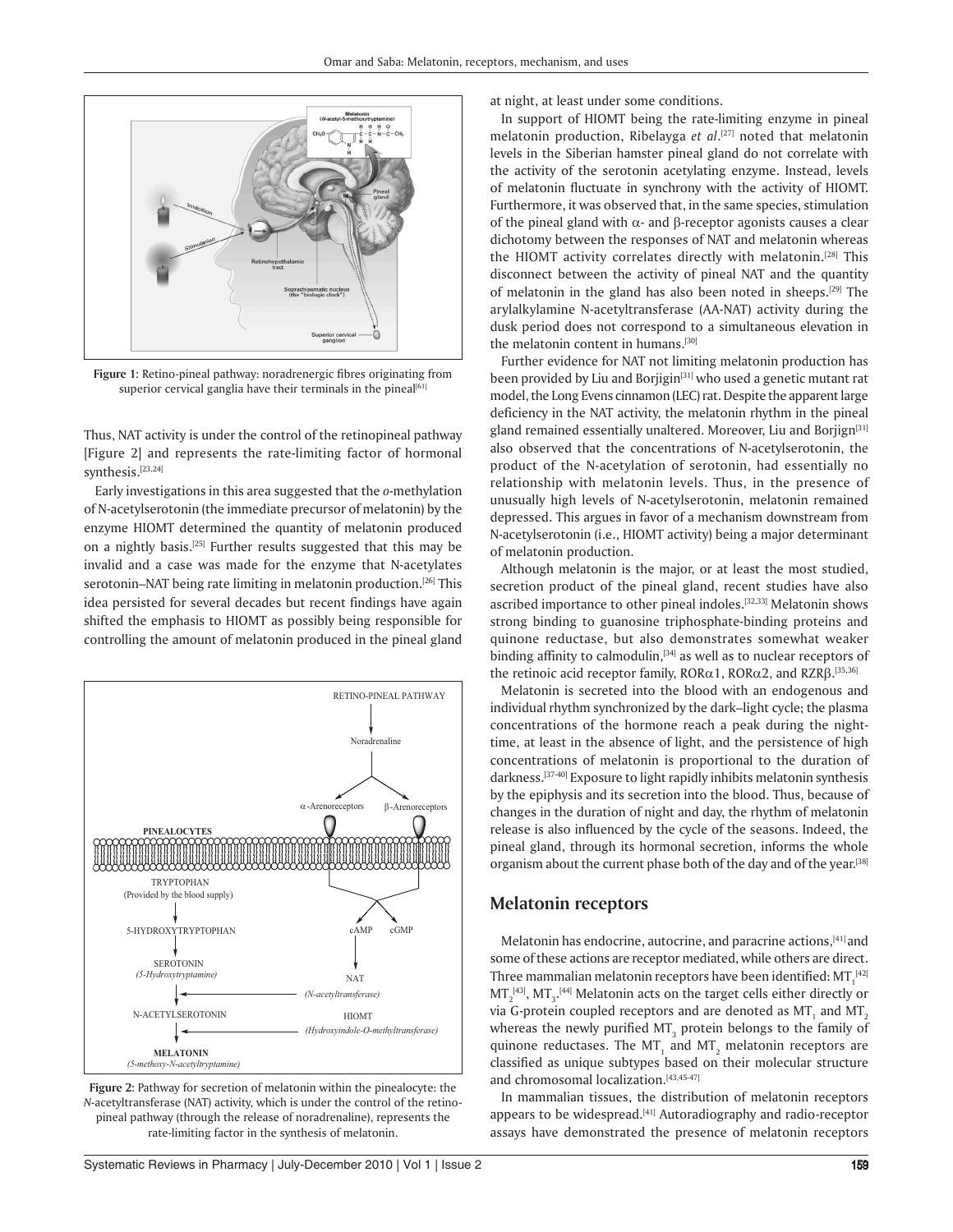in various regions of the human brain, $[48]$  gut, $[14]$  ovaries, $[49]$  and blood vessels.<sup>[50]</sup> The receptors are most consistently found in the suprachiasmatic nucleus (SCN) of the hypothalamus and the pars tuberalis of the anterior pituitary, although current research suggests that few tissues are devoid of melatonin receptors.<sup>[41]</sup>

 $\rm{MT}_{1}$  receptors are high-affinity receptors that fall into the G-protein coupled receptor superfamily, and the binding of melatonin to these receptors results in the inhibition of the adenylate cyclase activity in target cells.<sup>[51]</sup> There are two subgroups of the MT<sub>1</sub> receptors, MT<sub>1a</sub> receptors and MT $_{\rm 1b}$  receptors.<sup>[52]</sup> The MT $_{\rm 1}$  melatonin receptor, which is expressed in the SCN and cardiac vessels is involved in modulating circadian rhythms<sup>[53,54]</sup> and constricting cardiac vessels.<sup>[55]</sup> Besides these specific regions, the MT $_{\rm i}$  is expressed in other regions of the brain and peripheral tissues.[56-60]

The  $MT_2$  receptors are low-affinity receptors that are coupled to phosphoinositol hydrolysis. $^{[61]}$  MT $_{\rm 2}$  receptors are involved in retinal physiology,<sup>[18]</sup> modulating circadian rhythms,<sup>[53]</sup> dilating cardiac vessels, [55] and affecting inflammatory responses in the microcirculation,  $^{[62]}$  as reviewed.  $^{[63\text{-}65]}$  Unlike the MT<sub>1</sub>, these receptors are more restricted in their localization, which includes the cerebellum, SCN of the hypothalamus, retina, kidney, ovary, cardiac vessels, and various cancerous cell lines, as reviewed.<sup>[63-65]</sup>

A protein that displays a binding profile similar to that of the  $MT<sub>2</sub>$ receptor $^{[66,67]}$  now denoted as MT<sub>3</sub> was affinity purified from the

**Table 1: Melatonin receptors' pharmacology and functions**

Syrian hamster kidney.<sup>[44]</sup> It was shown that this protein shares 95% homology to human quinone reductase 2, an enzyme involved in detoxification. $^{[44]}$  The activation of MT<sub>3</sub> receptors inhibits leukotriene  $B_4$ -induced leukocyte adhesion and decreases intraocular pressure.<sup>[45]</sup>

Melatonin receptors (nomenclature as agreed by NC-IUPHAR Subcommittee on melatonin receptors)<sup>[68-69]</sup> are activated by the endogenous ligands melatonin and N-acetylserotonin [Table 1]. Melatonin, 2-iodo-melatonin, S20098, GR196429, LY156735, and TAK375<sup>[70]</sup> are nonselective agonists for  $MT_1$  and  $MT_2$  receptors. 2-Iodo-[125I]-melatonin can be used to label all three melatonin receptor subtypes. (−)-AMMTC displays 400-fold greater agonist potency than  $(+)$ -AMMTC in rat MT<sub>1</sub> receptors.<sup>[71]</sup> Luzindole is a nonselective melatonin receptor antagonist with some selectivity for the MT $_{\textrm{\tiny{\it 2}}}$  receptor.<sup>[53]</sup> The MT $_{\textrm{\tiny{\it 3}}}$  binding site of the hamster kidney was identified as the hamster homologue of human quinone reductase 2 (ENSG00000124588). $^{[44,72]}$  MT<sub>3</sub> has recently been identified as quinone reductase 2 (QR2), which is of significance since it links the antioxidant effects of melatonin to a mechanism of action.[73]  $\text{MT}_1/\text{MT}_2$  heterodimers present different pharmacological profiles from MT $_{_{\rm 1}}$  and MT $_{\rm _2}$  receptors.[74]

| Currently accepted name<br>Previous names                                                                                                                                            | MT.<br>Mel <sub>1a</sub><br>$ML_{IA}^{Ia}$                                                                                                                                                                                                | MT,<br>$MeI_{1b}$<br>ML DO<br>MEL <sub>IB</sub>                                                                                                                                                                                                | MT,<br>$ML_2^2$                                                                                                                              |  |  |  |  |
|--------------------------------------------------------------------------------------------------------------------------------------------------------------------------------------|-------------------------------------------------------------------------------------------------------------------------------------------------------------------------------------------------------------------------------------------|------------------------------------------------------------------------------------------------------------------------------------------------------------------------------------------------------------------------------------------------|----------------------------------------------------------------------------------------------------------------------------------------------|--|--|--|--|
| Structural information<br><b>Full agonists</b>                                                                                                                                       | 350 aa (human)<br>Melatonin (M5250),<br>2-lodomelatonin (11899),<br>N-propionyl melatonin,<br>N-butanoyl melatonin,<br>6-Chloromelatonin (C0331<br>2-Methyl-6,7-dichloromelatonin,<br>S20098, GR 196429, 8M-PDOT,<br>$(-)$ -AMMTC, S26131 | 363 aa (human)<br>Melatonin (M5250),<br>2-lodomelatonin (11899),<br>N-propionyl melatonin,<br>N-butanoyl melatonin,<br>6-Chloromelatonin (C0331),<br>2-Methyl-6,7-dichloromelatonin,<br>S20098, GR 196429, 8M-PDOT,<br>(-)-AMMTC, IIK7 (15531) | Not known<br>2-lodomelatonin (11899),<br>6-Chloromelatonin (C0331),<br>Melatonin (M5250),<br>N-Acetylserotonin (A1824),<br>5-MCA-NAT (G0294) |  |  |  |  |
| Partial agonists                                                                                                                                                                     | 5-Methoxyluzindole,<br>N-acetyltryptamine (A7342)                                                                                                                                                                                         | 5-Methoxyluzindole,<br>N-acetyltryptamine (A7342)                                                                                                                                                                                              | Not known                                                                                                                                    |  |  |  |  |
| Antagonists                                                                                                                                                                          | Luzindole (L2407), S20928                                                                                                                                                                                                                 | Luzindole (L2407), S20928,<br>4P-PDOT, 4P-ADOT,<br>K185 (K1888)                                                                                                                                                                                | Luzindole (L2407),<br>Prazosin (P7791),<br>Prazosin (P7791)                                                                                  |  |  |  |  |
| Signal transduction<br>mechanisms                                                                                                                                                    | Gi (cAMP modulation)<br>Gq/11 (increase IP3/DAG)                                                                                                                                                                                          | Gi (cAMP modulation)<br>cGMP modulation                                                                                                                                                                                                        | Gq/11 (Increase IP3/DAG)                                                                                                                     |  |  |  |  |
| Radioligands of choice                                                                                                                                                               | 2-[ <sup>125</sup> ]]-lodomelatonin<br>[3H]-Melatonin                                                                                                                                                                                     | 2-[ <sup>125</sup> ]]-lodomelatonin<br>[3H]-Melatonin                                                                                                                                                                                          | 2-[ <sup>125</sup> ]]-lodomelatonin<br>2-j <sup>125</sup> l]-MCA-NAT                                                                         |  |  |  |  |
| Tissue expression                                                                                                                                                                    | Suprachiasmatic nucleus,<br>retina, cerebellum,<br>arteries, pars tuberalis                                                                                                                                                               | Suprachiasmatic nucleus,<br>retina, cerebellum, arteries                                                                                                                                                                                       | Brain, kidney, testis                                                                                                                        |  |  |  |  |
| Physiological function Inhibition of neuronal firing, phase shift circadian rhythms, not known inhibition of prolactin secretion, vasoconstriction dopamine<br>release, vasodilation |                                                                                                                                                                                                                                           |                                                                                                                                                                                                                                                |                                                                                                                                              |  |  |  |  |
| Disease relevance Insomnia, phase shift circadian rhythms, decrease in intraocular pressure, increase in immune function                                                             |                                                                                                                                                                                                                                           |                                                                                                                                                                                                                                                |                                                                                                                                              |  |  |  |  |
| Abbreviations                                                                                                                                                                        |                                                                                                                                                                                                                                           |                                                                                                                                                                                                                                                |                                                                                                                                              |  |  |  |  |
| 4P-ADOT: 4-Phenyl-2-acetamidotetralin                                                                                                                                                |                                                                                                                                                                                                                                           | 5-MCA-NAT: 5-Methoxycarbonylamino-N-acetyltryptamine                                                                                                                                                                                           |                                                                                                                                              |  |  |  |  |
| (-)-AMMTC: N-Acetyl-4-aminomethyl-6-methoxy-9-methyl-1,2,3,4-<br>Melatonin: 5-Methoxy-N-acetyltryptamine<br>tetrahydrocarbazole                                                      |                                                                                                                                                                                                                                           |                                                                                                                                                                                                                                                |                                                                                                                                              |  |  |  |  |
| 4P-CADOT: 4-Phenyl-2-chloroacetamidotetralin                                                                                                                                         |                                                                                                                                                                                                                                           | 4P-PDOT: 4-Phenyl-2-propionamidotetralin                                                                                                                                                                                                       |                                                                                                                                              |  |  |  |  |
| GR 196429: N-[2-[2,3,7,8-Tetrahydro-1H-furo(2,3-g)indol-1-yl]ethyl]<br>acetamide                                                                                                     |                                                                                                                                                                                                                                           | 8M-PDOT: 8-Methoxy-2-propionamidotetralin                                                                                                                                                                                                      |                                                                                                                                              |  |  |  |  |
| IIK7: N-Butanoyl-2-(2-methoxy-6H-isoindolo[2,1-a]indole-11-yl)<br>ethanamine                                                                                                         |                                                                                                                                                                                                                                           | S20098: N-[2-(7-Methoxy-1-naphthalenyl) ethyl]acetamide                                                                                                                                                                                        |                                                                                                                                              |  |  |  |  |
| K185: N-Butanoyl-2-(5,6,7-trihydro-11-methoxybenzo[3,4]<br>cyclohept[2,1-a]indol-13-yl)ethanamine                                                                                    |                                                                                                                                                                                                                                           | S20928: N-[2-Naphth-1-yl-ethyl]-cyclobutyl carboxamide                                                                                                                                                                                         |                                                                                                                                              |  |  |  |  |
| Luzindole: 2-Benzyl-N-acetyltryptamine                                                                                                                                               |                                                                                                                                                                                                                                           | S26131: N-(2-{7-[3-({8-[2-Acetylamino)ethyl]-2-naphtyl}oxy)propoxy]-1-naphthyl}<br>ethyl)acetamide                                                                                                                                             |                                                                                                                                              |  |  |  |  |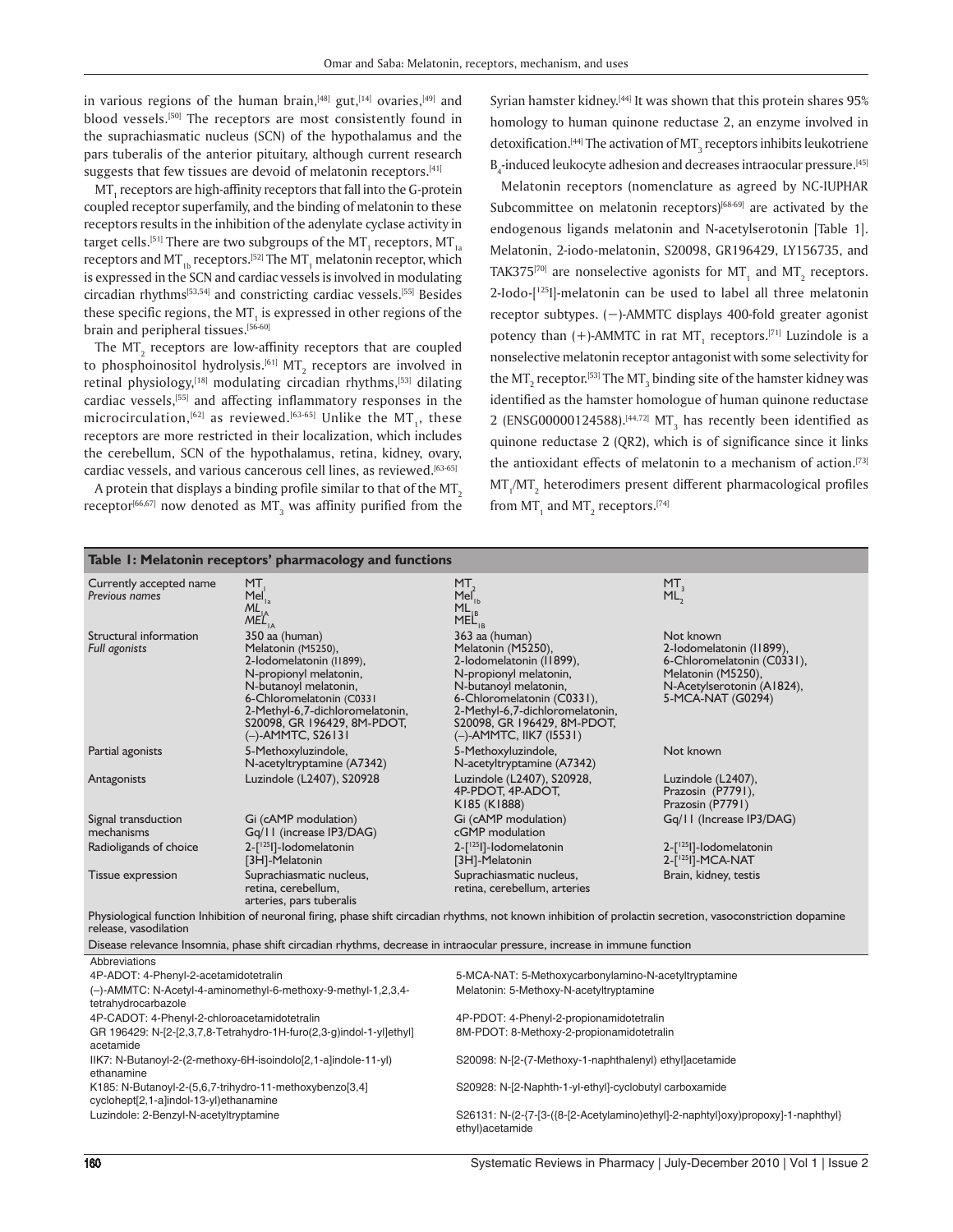# **Mechanism of action and therapeutic uses**

#### *Sleep disorders*

Many studies<sup>[75-78]</sup> suggest a relationship among sleep, pineal function, and melatonin levels. Nocturnal melatonin levels and the quality of sleep both decline at puberty.[75] Serum melatonin concentrations were found to be significantly lower, with later peak nighttime concentrations, in some elderly subjects with insomnia than in age-matched controls without insomnia.<sup>[79]</sup> When administered in pharmacological doses, melatonin acts as a powerful "chronobiotic," maintaining synchronicity.[80] Dijk and Cajochen<sup>[81]</sup> have suggested that exogenous melatonin may be valuable in maintaining sleep consolidation in the elderly, some of whom experience fragmented sleep in the early morning hours. Melatonin also promotes sleep in young people with normal melatonin rhythms, if administered at a time of day (e.g., 1200–1800 h) when plasma melatonin levels are low.[82] The ingestion of melatonin (0.1–0.3 mg) during daytime, which increased the circulating melatonin levels close to that observed during night, induced sleep in healthy human subjects.[82]

It had previously been proposed that the decline in melatonin secretion observed toward the end of the first decade of life depends not on the individual's age *per se* but on his or her pubertal stage.[83] Now, Salti et al.<sup>[84]</sup> describe findings on eight male and eight female subjects (age 8.7–16.8 years) that confirm it is pubertal stage and not chronologic age that counts. It cannot now be stated whether the puberty-associated decline in plasma melatonin has endocrine consequences, or whether it is simply a response to the other endocrine changes occurring concurrently, or perhaps a temporally coincident, but otherwise unrelated, phenomenon.

The first human experiments of melatonin, conducted in the early 1970s, provided evidence of a sleep-inducing effect of melatonin in humans.<sup>[85,86]</sup> A number of randomized controlled trials have been conducted to examine the effect of melatonin in the treatment of various types of insomnia, $[87-92]$  such as sleep maintenance insomnia, $[93]$  terminal insomnia, $[92]$  sleep-onset insomnia, $[94]$  and psychophysiological insomnia,<sup>[95]</sup> as well as circadian rhythm disorders such as time zone change (jet lag) syndrome, [96-100] shift work sleep disorder,<sup>[101-105]</sup> delayed sleep-phase syndrome,<sup>[106-110]</sup> and non-24-h sleep wake disorder (associated with blindness).<sup>[108, 111,112]</sup>

#### *Sleep disorders due to jet lag*

When melatonin is taken at the destination, between 10:00 pm and midnight, it can correct the sleep disturbances, mental inefficiency, and daytime fatigue (cumulatively known as "jet lag") that occurs after flights across several time zones.[76-78] Daily doses between 0.5 and 5 mg were similar in effectiveness, except that at the higher doses people fell asleep more quickly. Doses >5 mg were no more effective than doses ≤5 mg. Slow-release melatonin (2 mg) was less effective than regular-release tablets.[77] The biological rhythm disorganization caused by the rapid change in environment (and associated light/dark cues) apparently can be corrected by melatonin. The benefit is likely to be greater as more time zones are crossed and is less for westward flights.[77] Unlike taking melatonin on immediate arrival, taking melatonin before travel can actually worsen symptoms.<sup>[78]</sup> Parry<sup>[113]</sup> has reviewed the use and effectiveness of melatonin as a "dark pulse" at night, with appropriately timed bright light to reduce symptoms of jet lag.

One study demonstrated that phase advancement after melatonin

administration (3-mg doses just before bedtime) as well as faster resynchronization occurred in all 11 subjects traveling from Tokyo to Los Angeles compared with controls. Melatonin increased the phase shift from 1.1 to 1.4 h per day, causing complete entrainment of 7–8 h after 5 days of melatonin intake.<sup>[114]</sup> Melatonin resulted in a 50% reduction in the subjective assessment of jet lag symptoms in 474 subjects taking 5 mg regular-release melatonin.<sup>[115]</sup> No "hangover" effects were noted as assessed by mood and performance tests administered the morning after treatment.<sup>[116]</sup>

#### *Insomnia*

Insomnia has various etiologies and is the most common sleep disorder, affecting 6–12% of the adult population. Primary insomnia has been conceptualized as sleep disturbance not arising from a medical, psychiatric, circadian, behavioral, or pharmacologic cause.[117] Chronic primary insomnia has been characterized as a state of hyperarousal. Summaries of the epidemiological evidence conclude that 10–13% of the adult population suffers from chronic insomnia, and an additional 25–35% has transient or occasional insomnia.<sup>[118,119]</sup> It is estimated that 75% of population-based chronic insomnia is associated with psychiatric and medical diseases or with primary sleep disorders, and primary insomnia accounts for approximately 25% of all chronic insomnia.<sup>[120]</sup> Thus, primary insomnia is estimated to occur in  $1-2\%$  of the general population,  $[120]$  while it accounts for as much as 25% of all chronic insomnia cases.[117] For those with insomnia characterized by poor sleep at least three nights/week and subjective daytime impairment, the problem persists from 2–6 years<sup>[121]</sup>; durations over 2 years were typical for more than half of those reporting moderate-to-severe symptoms.<sup>[121]</sup> In retrospective reports, individuals with severe symptoms report having sleep difficulties for at least 1 year, with 40% suffering for more than 5 years. In various longitudinal reports, up to 80% of individuals with severe insomnia experienced no remission over time.[122]

Insomnia is more prevalent in older populations, and several authors have noted that the elderly are prone to a number of concomitant risk factors, such as increased prescription drug use, somatic disorders, neurological decline, reduced exposure to outdoor light, and polyphasic sleep-wake patterns.[123] Lack of physical activity also may play a role in the age-related increase in insomnia prevalence.<sup>[124]</sup> Longitudinal data suggest that reduced physical activity, independent of social engagement or interaction, represents a strong risk factor for the development of insomnia in elderly individuals.[124]

The administration of melatonin (2 mg slow-release) daily for 3 weeks to 12 elderly insomniac subjects, who were receiving various medications for chronic illnesses, improved the quality and duration of sleep.[87] The administration of melatonin (3 mg nightly) for up to 6 months to insomnia patients in addition to a benzodiazepine augmented sleep quality and duration and decreased sleep onset latency and the number of awakening episodes in elderly insomniacs.[125]

Nocturnal melatonin levels are reduced in primary insomnia.<sup>[126]</sup> Supplemental melatonin has been used successfully as a hypnotic for delayed sleep-phase syndrome, a type of insomnia characterized by wakefulness and the inability to fall asleep before 2:00–3:00 am. In two small studies of 8 and 14 subjects, 5-mg doses of melatonin given at 10:00 pm resulted in an advance of the sleep phase (shortening of time to sleep) by about 1.5 h[127,128] and reduced sleep duration by about 30 min,  $[127]$  suggesting a lowered sleep requirement as a consequence of improved sleep quality.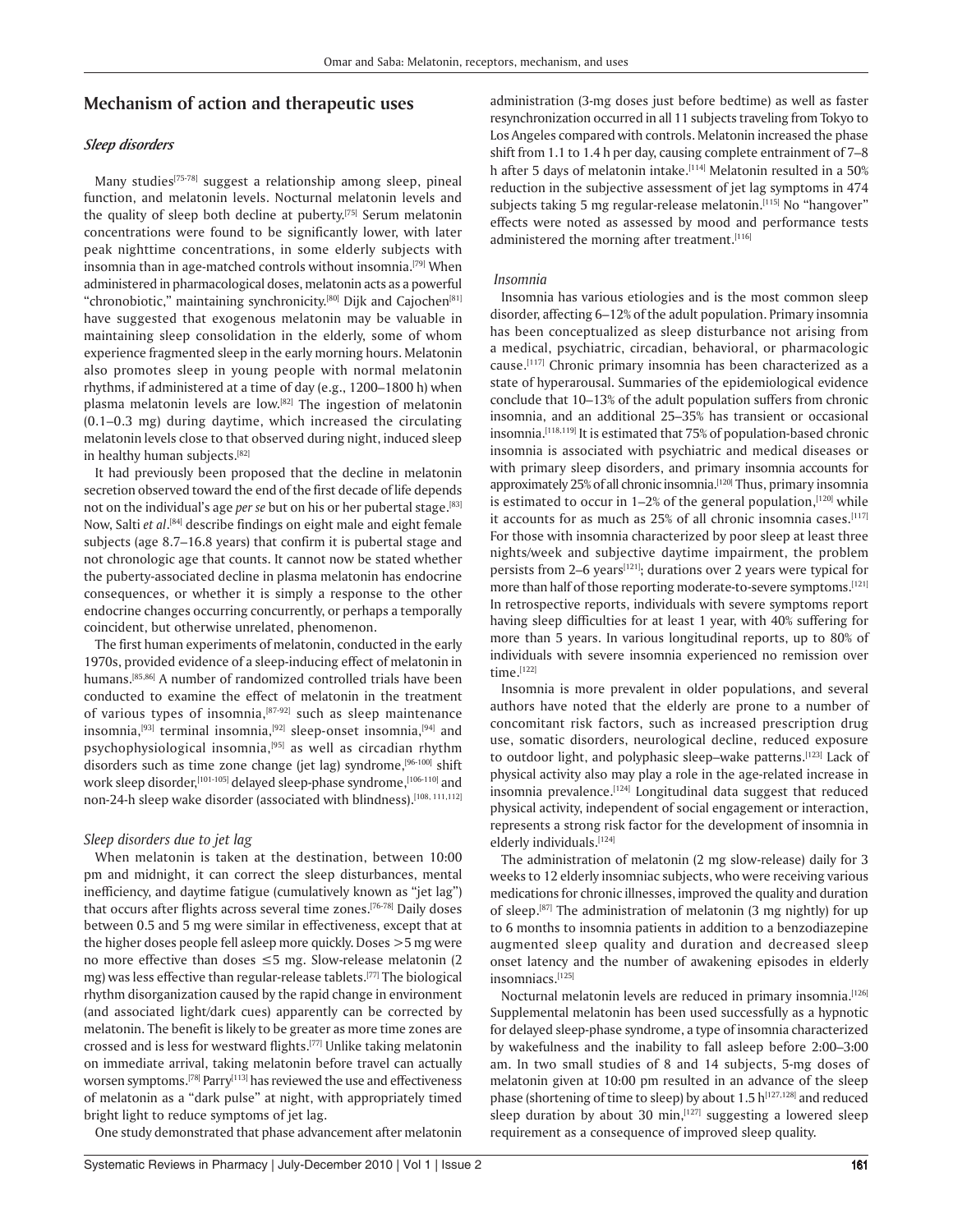#### *Narcolepsy*

Narcolepsy, associated with hypocretin (orexin; a neuropeptide associated with wakefulness) deficiency, characterized by irresistible episodes of sleep, excessive daytime sleepiness, and disturbed sleep at night, is generally treated by an  $\alpha$ 1 noradrenergic stimulant modafinil, which has no amphetaminic properties.<sup>[129]</sup>

Melatonin has been used to alter sleep architecture in narcolepsy, which is characterized by disturbed circadian sleep/wake rhythm and rapid-eye-movement (REM) sleep deficit. Changes in REM sleep patterns similar to those of narcolepsy also occur in animals and humans after the removal of the pineal gland.[130]

Pharmacologic doses of melatonin (50 mg) dramatically increased REM sleep time in three narcoleptics and normals, and greatly intensified subjective dream phenomena.[130] In another study of 14 patients with neuropsychiatric sleep disorders and reduced REM sleep duration, 7 received 3 mg melatonin and 7 received placebo daily, administered between 10:00 and 11:00 pm for 4 weeks. Patients on melatonin experienced significant increases in REM sleep percentage (baseline/melatonin) and improvements in subjective measures of daytime dysfunction compared to placebo.[131] Studies of narcolepsy using varying doses of melatonin (2–20 mg/daily) have reported improved sleep quality, accelerated sleep initiation, and improved sleep maintenance without significantly altering memory, in contrast to benzodiazepines.[132,133]

#### *Sleep disorders in children*

Melatonin has been used successfully to treat serious sleep disorders in hyperactive and neurologically compromised children, such as those with attention-deficit hyperactivity disorder. In one study, doses of 2.5–5 mg melatonin at night provided prompt sedation and improved sleep quality in all 15 subjects, with no side effects.<sup>[111]</sup> Irritability was reduced, children were more alert and sociable, and developmental gains were reported in children treated with melatonin.[111]

# **Endocrine effects of melatonin**

Several studies demonstrate that melatonin significantly affects the synthesis and function of hormones, including testosterone, estrogens, progesterone, prolactin, gonadotropins, and growth hormone (GH).

#### *Melatonin's effect on the pituitary gland*

A close, reciprocal relationship exists between the pineal gland and the pituitary/adrenal axis. There is a phase relationship between melatonin and synthesis of prolactin and growth hormone.<sup>[134]</sup> The diurnal concentrations of melatonin positively correlate with those of prolactin;<sup>[135,136]</sup> nocturnal increase and morning decrease in prolactin levels are preceded by similar changes in melatonin levels,[137] and melatonin administration stimulates prolactin secretion.<sup>[136,138]</sup> Moreover, the administration of 5 mg melatonin in healthy women resulted in a rapid and prominent prolactin release, similar to that observed at night in patients with hyperprolactinemia.<sup>[139]</sup> In a study of 28 idiopathic hyperprolactinemia and 14 healthy women, an increase in the melatonin serum concentration in hyperprolactinemic patients in comparison with healthy women during the night was increased.[140] In a study of seven normal subjects, a prolactin-stimulating effect was noted in women given 2 mg melatonin at 4:00 pm and 8:00 pm, with no significant effect on luteinizing hormone (LH) or thyroidstimulating hormone (TSH).[141]

The relationship between melatonin and growth hormone is poorly understood. The administration of melatonin caused either enhancement of spontaneous and exercise-induced GH secretion in 80 healthy male subjects $[142]$  and 7 healthy male subjects, respectively,  $[143]$  or had no effect in 14 healthy volunteers.  $[138]$  In one study of six healthy young adult males, given 3 mg melatonin, 10 mg flumazenil, or placebo at 5:00 pm, melatonin decreased LH levels without altering testosterone levels.[144]

Melatonin is present in human semen<sup>[145]</sup> and Van Vuuren et al.<sup>[146]</sup> demonstrated melatonin-binding sites in human spermatozoa. Melatonin in concentrations of 150–450 pg/mL was reported to have an inhibitory effect on sperm motility *in vitro.*[147] In a small, 6-month, double-blind, crossover study of 3 mg melatonin or placebo given orally at 5:00 pm to eight healthy men, melatonin appeared to impair sperm production in two young men.[148] In this study, the samples were analyzed for volume, sperm concentration, total sperm count, motility, and morphology as described by Jequier and Crich.<sup>[149]</sup>

The administration of melatonin at a dose of 1 mg in five subjects with hyperpigmented skin decreased serum LH levels.<sup>[150]</sup> Other research confirms a decrease in serum LH and increase in serum prolactin concentrations after the daily administration of 2 mg melatonin but not placebo in 12 subjects (10 men, 2 women) at 5:00 pm for 1 month.[151]

Menopause is associated with a decline in melatonin secretion and increased pineal calcification.<sup>[152]</sup> In menopausal women, hot flashes are often synchronous with pulsatile release of LH.[153,154] Suhner *et al*. reasoned that by suppressing hot flashes, melatonin might be an effective treatment for menopausal sleep disturbances. In 4 subjects, they found 3 mg melatonin at bedtime significantly decreased nocturnal LH secretion after 2 weeks.<sup>[155]</sup> Another study confirmed a decrease in serum LH after the administration of 0.5 mg melatonin in 20 postmenopausal women for 4 weeks.[156]

#### *Effect of melatonin on the adrenal gland*

Melatonin modulates the activity of the adrenal gland and peripheral activity of corticosteroids. Pinealectomy causes adrenal hypertrophy, which is reversed by melatonin administration.[157] Some have proposed that melatonin acts as a corticotropin-releasing factor inhibitor, and that disinhibition of the pituitary/adrenal axis in major depression in which melatonin levels are low<sup>[158]</sup> results from a lack of this modulating influence by the pineal gland.[159]

The interrelationship between melatonin and cortisol rhythms was first proposed by Wetterberg<sup>[158]</sup> in patients with Cushing's disease, based on the coincidence of low melatonin and high cortisol levels in depressive patients.<sup>[159,160]</sup> Melatonin antagonizes several effects of exogenous corticoids: immune depression, [161] hypercatabolism, thymic involution, and adrenal suppression.<sup>[162]</sup> These findings have led to the suggestion that melatonin might work as an antiadrenocortical or antistress factor.[162] The melatonin/corticoid relationship is significant because chronic hypercortisolemia has been linked to several aspects of aging and age-associated phenomena, including glucose intolerance, atherogenesis, impaired immune function, and cancer.[163]

In addition to high absolute levels of corticoids, disorganization of the normal rhythm of corticoid release is also pathogenic. Corticoids are normally high in the early morning and daytime and low at night. Properly timed exogenous melatonin may entrain or reorganize this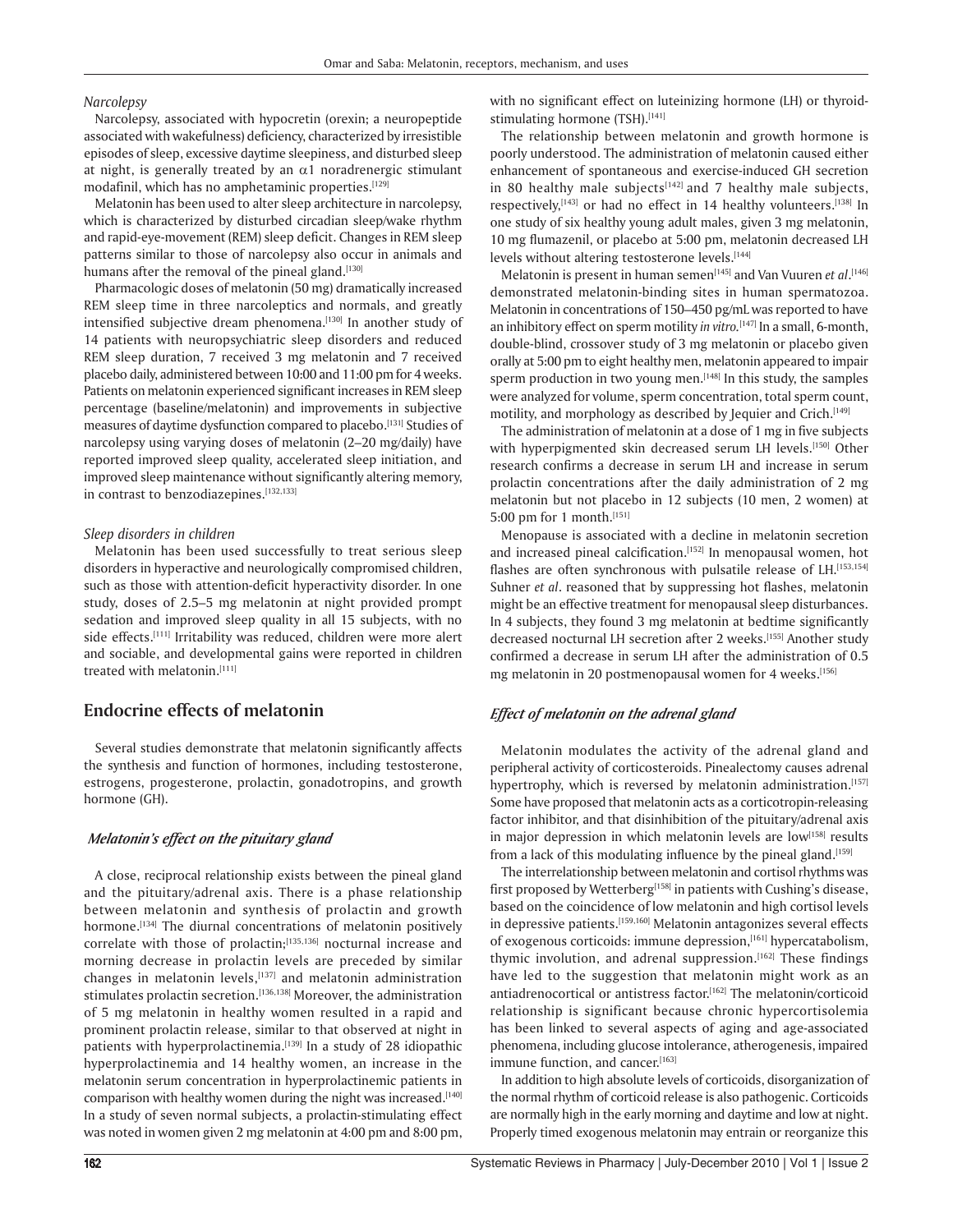critical endocrine rhythm, resulting in long-term systemic benefit. Indeed, the immune-enhancing and anticorticoid effects of melatonin, or putative mediators of melatonin action, appear to depend on nocturnal administration.[161,164] This may represent an integral immune-recovery mechanism by which melatonin acts as a kind of buffer against the harmful effects of stress on immune homeostasis.<sup>[161]</sup>

#### *Effect of melatonin on the thyroid gland*

The inhibitory effect of melatonin on thyroid gland function found in animals does not seem to occur in humans.[165,166] Mazzoccoli *et al*. [167] showed interactions between the hypothalamic–pituitary– thyroid axis and melatonin in the control of body temperature in humans. They suggested that changes in serum thyroid stimulating hormone (TSH) levels are smaller and those in free thyroxine (FT<sub>4</sub>) are greater at night, when melatonin levels are higher, indicating that the response of anterior pituitary to hypothalamic thyroid releasing hormone (TRH) and of thyroid to TSH may be influenced by pineal hormone modulation of the hypothalamic–pituitary– thyroid axis function and might influence the circadian rhythm of body temperature.[167]

In a placebo-controlled study of perimenopausal and menopausal women, 3 mg melatonin for 6 months resulted in a highly significant improvement in thyroid function, positive changes in gonadotropins levels (reflective of younger persons), and abrogation of menopauserelated depression.[168]

#### *Other hormone effects of melatonin*

Pang et al.<sup>[169]</sup> examined the plasma level of immunoreactive melatonin, estradiol, progesterone, FSH and β-human chorionic gonadotropin (βhCG) during pregnancy and shortly after parturition in 105 Chinese women. In pregnant women, there were significant negative correlations between melatonin and estradiol, melatonin and progesterone, βhCG and progesterone, and βhCG and estradiol, with positive correlations between melatonin and folliclestimulating hormone (FSH) and progesterone and estradiol. The findings suggest that gonadal steroids inhibit and FSH potentiates circulatory melatonin in pregnant women.[169]

A total of 32 women received medication (melatonin) for 2–4 months, and 8 nonmedicated controls were evaluated for one cycle. Out of 32, melatonin was administered in a dosage of 300 mg to 12 women for 4 months. In 16 women melatonin was also combined with the synthetic progestin norethisterone (NET). In addition, two women were medicated with 300 mg MEL alone, and two were medicated with 300 mg MEL/0.15 mg NET on days l–21 for 2 months. The result suggested that exogenous melatonin decreases plasma progesterone and estradiol levels in healthy women.[170]

In a study of 22 postmenopausal women of whom 14 were on hormone replacement therapy, placebo or melatonin (1 mg) was administered randomly at 8:00 am on two nonconsecutive days in a double-blind fashion. The finding suggested that in aged women, the administration of 1 mg of melatonin reduces glucose tolerance and insulin sensitivity.[171] In a study, 18 healthy men were treated (postoperatively) with 6 or 12 mg melatonin or placebo in basal conditions  $(N = 6$  subjects) or concomitantly to the administration of insulin (0.15 IU/kg body weight in an intravenous bolus)  $(N = 6$  subjects) or angiotensin II (increasing doses of 4, 8, and 16 mg/kg/min, at intervals of 20 min). The finding indicate an involvement of melatonin in the regulation of the oxytocin response to hypoglycemia in normal men.[172] A recent study supports that melatonin caused reduction in serum insulin, serum cortisol, serum ACTH and serum TSH levels while increasing the serum gastrin level through administration of 75 g/day of melatonin spaced in five different doses of 15 g each and given to 10 patients of Type 2 diabetes and 10 normal patients for 1 month. These 20 patients, residing in two different areas, aged between 45 and 52 years, were divided in four groups containing 5 patients each.[173]

#### *Immunomodulatory effect of melatonin*

Maestroni and Pierpaoli in 1981 who gave first evidence related to a possible immunological role of melatonin that exposure of mice to continuous illumination or evening administration of β-adrenergic blockers (both of which inhibit melatonin formation) was associated with depressed immune function.<sup>[174]</sup> Melatonin has been proved to have immune enhancing effects. An increase in the human leukocyte natural killer (NK) activity reported to occur upon chronic melatonin treatment<sup>[175]</sup> inhibits apoptosis in some immune cells and regulate the gene expression of several immunomodulatory cytokines including interleukin 1β.<sup>[176]</sup> Melatonin acts on specific membrane receptors expressed on immunocompetent cells with MT $_{\rm 2}$  receptors which favor a T helper (Th) type 1 response. Physiologically, nocturnal melatonin concentration correlates with the rhythmicity of Th1/Th2 ratio.<sup>[177]</sup> Th1/Th2 balance is of crucial importance in the immune system homeostasis. MEL stimulates the immune response during viral and bacterial infections, to also strengthen the immune reactivity as a prophylactic procedure.<sup>[178]</sup> The evidences show that there is a possible interaction between melatonin and the immune system.[177-179] Maestroni *et al*. first showed that the inhibition of melatonin synthesis causes the inhibition of cellular and humoral responses in animals.<sup>[180]</sup> The nocturnal rise in serum melatonin in young adult humans correlates with the increased thymic production of thymosin alpha-1 and thymulin.[181]

The potential intracrine and paracrine role of melatonin in immune regulation is indicated by synthesis of a biologically relevant quantity of melatonin from human peripheral blood mononuclear cells<sup>[182]</sup> and it has been shown to have multiple immunomodulatory effects: T lymphocytes have cell surface G-protein-linked and nuclear melatonin receptors (ability to directly bind to DNA and regulate the expression of adjacent genes), and melatonin has been shown to stimulate the production of helper T-cell type 1 cytokines by T lymphocytes.[183] The regulation of IgG isotype switching *in vivo* will depend upon the types of T helper cell (Th) and B cell interaction, and the involvement of T-cell-derived lymphokines. Th1 clones were shown to elicit IgG2a antibody secretion, whereas Th2 clones induce the production of IgG1 antibodies secretion of interleukin-2 (IL-2), IFN-g, IL-4, and IgG isotypes. Results described here suggest that melatonin possibly acts on Th2-type cells, as evidenced by predominant secretion of IL-4, IgG1 antibody, but not IL-2, IFN-g, and IgG2a subtype production.[184] Shaji *et al*. showed that melatonin specifically enhanced the secretion of antigenspecific IgG1 antibodies and decreased the yield of IgG2a isotype and suggested that the anti-inflammatory action of melatonin due to the induction of Th2 lymphocytes that produce IL-4, thereby inhibiting the function of Th1 cells acts by selectively activating a Th2-like immune response.[185]

β-adrenoceptor blockers that depress melatonin secretion exert immunosuppressive effects, but only when given in the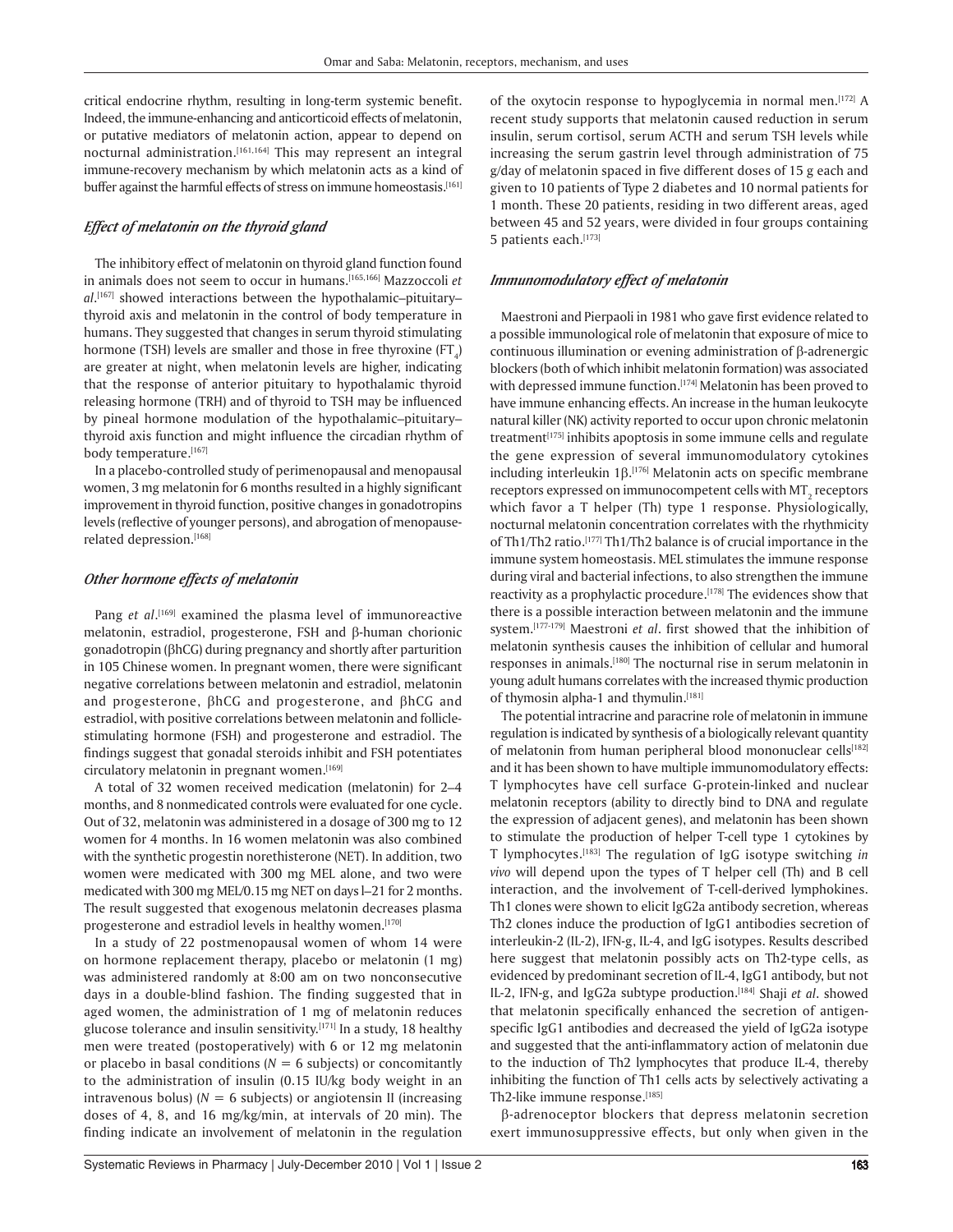evening.<sup>[186,187]</sup> This is when melatonin and its immune-enhancing effects are highest. A preliminary report of 11 patients with AIDS who took 40 mg/day melatonin for 4 weeks showed beneficial effects on immune parameters (number of lymphocytes, eosinophils, T lymphocytes, NK cells, CD25- and DR-positive lymphocytes) and suggested that the combined neuroimmunotherapy with low-dose subcutaneous IL-2 and melatonin improve the immune status also in AIDS patients with CD4 cell counts below  $200/\text{mm}^3$ , who generally do not respond to IL-2 alone.<sup>[188]</sup> It has been recommended that the dose be timed not only periodically within each day (at night only) but also periodically within the month, with treatment periods of 3–4 weeks, followed by a week-long "washout" period.<sup>[186]</sup>

In a study of 8 days in 23 subjects (5 normal control subjects, 6 patients with nocturnal asthma and 12 patients with non-nocturnal asthma) received melatonin in concentrations between 10−12 and 10−5 M suggested differential immunomodulatory effects of melatonin based on asthma clinical phenotype and indicate an adverse effect of exogenous melatonin in asthma.[189] On the other hand, in a rat model of adjuvant-induced arthritis, both prophylactic and therapeutic melatonin administrations inhibited the inflammatory response.<sup>[190]</sup> This inhibition was accompanied by enhanced thymocyte proliferation and interleukin (IL)-2 production by melatonin. In another animal study, melatonin was shown to possess both cellular and humoral immune-enhancing effects, and immune responses were augmented even in the absence of previous immunosuppression.[191]

#### *Oncostatic effect*

Numerous studies suggest an association between melatonin levels and cancer progression and shown reduced levels of melatonin in patients with certain types of cancers compared with age-matched controls.[192-195] *In vitro* studies have reported a reduction in the growth of malignant cells and/or tumors of the breast,<sup>[196-200]</sup> prostate,<sup>[201-206]</sup> and other tumor sites<sup>[207-211]</sup> by both pharmacological and physiologic doses of melatonin. A number of studies have investigated a potential link between night shift work and cancer. Four studies have directly investigated the association between night shift work and the development of breast<sup>[212-214]</sup> and  $colon$ l<sup>215]</sup> cancer. Hansen<sup>[212]</sup> reported an increased risk of breast cancer associated with occupational shift work exposure (primarily women working in catering jobs or as air cabin attendants) in a large study (over 6000 cases) in Denmark. Davis *et al*. have reported an increased risk of breast cancer in women who engaged in graveyard shift work (beginning work after 7:00 pm and ending work before 9:00 am)<sup>[213]</sup> and Schernhammer *et al*.<sup>[214]</sup> reported similar results in nurses who worked rotating shifts.

Experimental studies have suggested that light exposure during darkness increases the risk of cancer progression via the elimination of the nocturnal melatonin signal and its suppression of tumor linoleic acid uptake and metabolism to 13-hydroxyoctadecadienoic acid.[216] Thus, experimental studies strongly suggest a carcinogenic effect of light at night.[217]

A number of mechanisms have been proposed to explain such direct anticancer activity: melatonin may have an antimitotic activity by its direct effect on hormone-dependent proliferation through interaction with nuclear receptors; it affects cell-cycle control; and it increases the expression of the tumor-suppressor gene p53.[61,200,218,219]

#### *Breast cancer*

Many studies on the antiproliferative effects of melatonin have focused on breast cancer, possibly because melatonin has been shown to modulate the activity of several aspects of endocrine physiology.[220,221] Patients with breast cancer often have low melatonin levels. There is a correlation between a decrease in nocturnal melatonin and an increase in tumor size in individuals with primary breast cancer.<sup>[222]</sup> In one study, 14 metastatic breast cancer patients who were unresponsive to tamoxifen alone were given 20 mg melatonin daily in the evening along with tamoxifen. A response was achieved in 28% of these patients.[222]

Light of sufficient intensity, duration, and spectral quality suppresses melatonin production at night; the short wavelength (around 465 nm in humans) is most effective.[223,224] Epidemiological studies indicate light at night is a potential risk factor for breast cancer.[214,225] The circadian amplitude of melatonin was reduced by more than 50% in patients with breast cancer versus patients with nonmalignant breast disease.[226] The increased incidence of breast cancer or colorectal cancer seen in nurses engaged in the night shift work suggests a possible link with the diminished secretion of melatonin associated with increased exposure to light at night.<sup>[227]</sup> Recently, studies show that the tumor growth response to exposure to light during darkness is intensity dependent and that the human nocturnal, circadian melatonin signal not only inhibits human breast cancer growth but that this effect is extinguished by short-term ocular exposure to bright, white light at night.<sup>[228,229]</sup>

Melatonin appears to impact breast cancer, by down-regulating estrogen receptors, inhibiting estrogen-stimulated breast cancer growth, and complementing the oncostatic action of anti-estrogen drugs (tamoxifen), leading to the suggestion that melatonin is a "natural anti-estrogen."[230] An experimental study demonstrated that the combined use of melatonin (Mlt) and 9-cis-retinoic acid (9cRA) produces additive or synergistic effects in the prevention of breast cancer via preventing (N-nitroso-N-methylurea) NMU-induced mammary tumor formation, which are more efficacious than 9cRA alone. This combination of Mlt and 9cRA could be a potentially useful clinical treatment regimen for breast cancer since it allows the use of lower doses (0.4 mg/kg) of retinoic acid, thus, avoiding the toxic side effects (hypertriglyceridemia and hypercholesterolemia, headache, dry skin, arthralgias, and rash)<sup>[231,232]</sup> associated with the use of high dose (4.0 and 2.0 mg/kg) retinoids.<sup>[233]</sup>

The direct anti-estrogenic effects of melatonin on breast cancer cells were evidenced from *in vitro* studies<sup>[234,235]</sup> mostly on MCF-7 human breast cancer cells. The molecular mechanisms involved in the effects of melatonin on MCF-7 cells are as follows: (1) melatonin inhibits proliferation only in estrogen receptor (ER)  $\alpha$ -positive cells,<sup>[234]</sup> (2) melatonin blocks the mitogenic effects of estradiol as well as counteracts the estradiol-induced invasiveness of MCF-7 cells, <a>[198]</a> (3) melatonin potentiates the sensitivity of MCF-7 cells to anti-estrogens such as tamoxifen,<sup>[236]</sup> (4) the transfection of MT, melatonin receptors to MCF-7 cells (ER $\alpha$  positive) or MDA-MB-231 cells (ERα negative) significantly enhances the growth-suppression effects of melatonin only in MCF-7 cells, that is to say, in those also expressing  $ER$ ,  $[237]$  and (5) melatonin inhibits the expression of estrogen-regulated genes such as pS2 or cathepsine.<sup>[238]</sup> Melatonin has been shown to shift forskolinand estrogen-induced elevation of cAMP levels by 57% and 45%, respectively,<sup>[239]</sup> thereby affecting signal-transduction mechanisms in human breast cancer cells.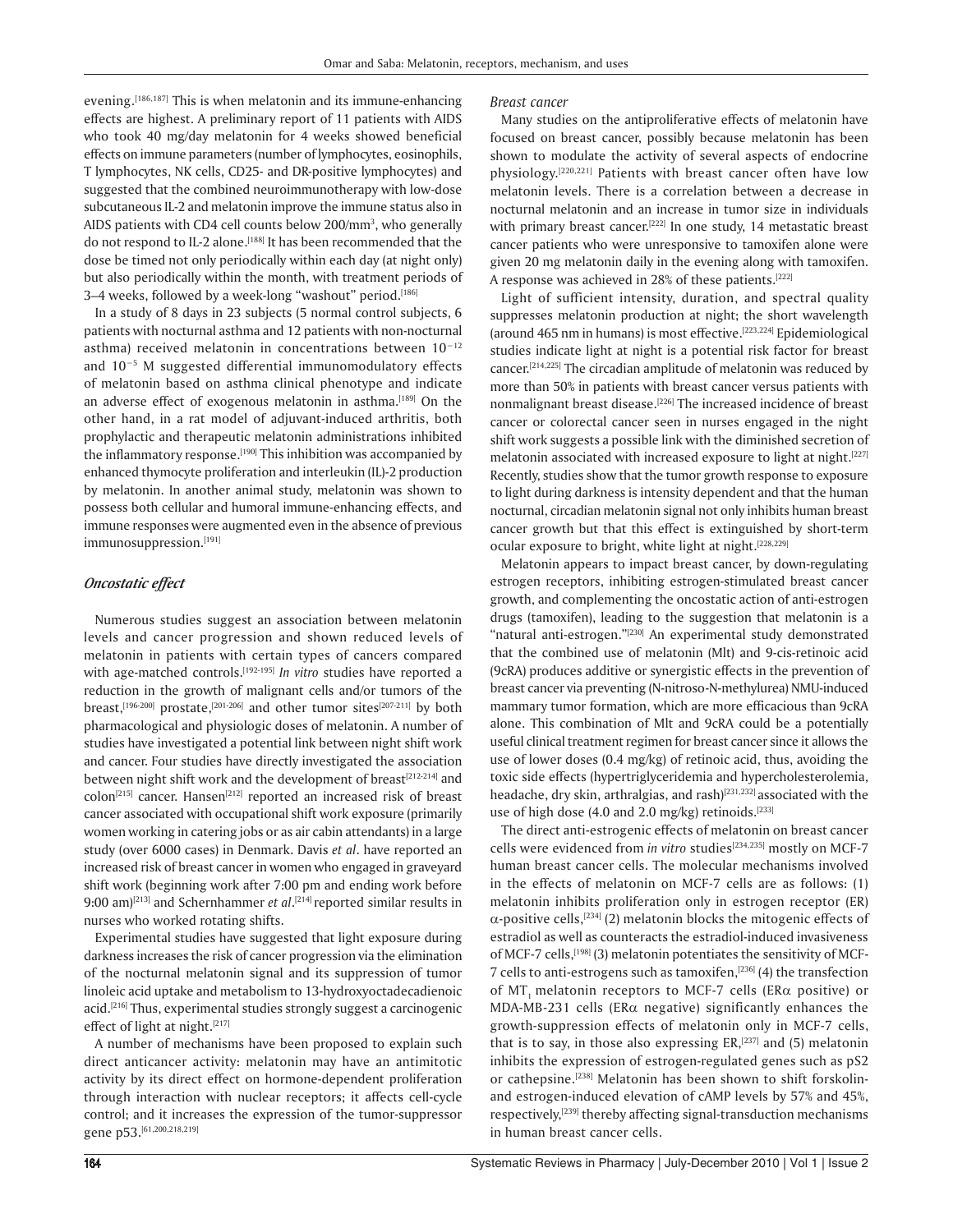*Prostate and colorectal cancers*

Melatonin may also play a special role in prostate and colorectal cancers. The circadian amplitude of melatonin is reduced by twothirds in patients with prostate cancer compared to those who have benign prostate disease,<sup>[226]</sup> and similar phenomena have been observed in patients with colorectal cancer.<sup>[240]</sup> In prostatic carcinoma, melatonin exerts complex interactions with androgen receptors and affects intracellular trafficking; melatonin does not affect cell growth in the absence of dihydrotestosterone.<sup>[202]</sup>

Research conducted by Barni *et al*. suggests that low-dose subcutaneous IL-2 (3 million IU/day for 6 days/week for 4 weeks) plus melatonin (40 mg/day orally) may be effective as a second-line therapy to induce tumor regression and to prolong percent survival at 1 year in metastatic colorectal cancer patients progressing under 5-FU and folates.[241] Lissoni *et al*.'s study shows that both immunotherapy with high-dose IL-2 (18 million IU/day subcutaneously for 3 days) and neuroimmunotherapy with lowdose IL-2 (6 million IU/day subcutaneously for 5 days) plus MLT (40 mg/day orally) preoperatively are tolerated biotherapies, capable of neutralizing surgery-induced lymphocytopenia in 30 cancer patients, but suggest that the neuroimmunotherapy may induce a more rapid effect on postoperative immune changes with respect to IL-2 alone.<sup>[242]</sup> The antiproliferative and proapoptotic actions of melatonin on experimental colon carcinoma are probably mediated by melatonin MT<sub>1</sub> and MT<sub>2</sub> receptors.<sup>[243]</sup>

#### *Affect of melatonin on other cancer types*

Melatonin has been shown to play a critical role in a variety of normal skin functions, such as hair growth cycling, fur pigmentation, and melanoma control. In one study, four different doses of melatonin ranging from 5 to 700 mg/m<sup>2</sup>/day were applied topically as a monotherapy to 40 patients with metastatic malignant melanoma for 5 weeks.[244] A partial response was achieved in six patients, the disease was stabilized in six more patients, and an overall response rate of 30% was achieved.<sup>[244]</sup>

Neri *et al*. conducted a trial in 22 patients with documented progressing renal cell carcinoma (RCC), assessing the effect of a longterm regimen (12 months) with human lymphoblastoid interferon (IFN) and melatonin. There were a total of seven (33%) remissions – four complete (involving lung and soft tissue) and four partial, with a median duration of 16 months. Nine patients achieved stable disease, and five progressed.<sup>[245]</sup>

A total of 50 patients with brain metastases due to solid tumors were treated with supportive care alone (steroids plus anticonvulsant agents) and with supportive care plus melatonin (20 mg/day at 8:00 pm orally). Nine of the 24 patients who received melatonin survived 1 year compared with 3 of 26 who did not receive melatonin.[246] In another study of 30 patients with brain glioblastomas, 14 patients received radiotherapy (RT) alone (60 Gy) and 16 received RT plus melatonin (MLT, 20 mg/daily orally) until disease progression. Both the survival curve and the percent of survival at 1 year were significantly higher in patients treated with RT plus MLT than in those receiving RT alone  $(6/14 \text{ vs. } 1/16)$ .<sup>[247]</sup>

In a clinical trial, 63 non-small-cell lung cancer (NSCLC) patients with metastatic disease who did not respond to initial therapy with cisplatin were randomly placed on either 10 mg melatonin daily at 7:00 pm or supportive care alone.<sup>[248]</sup> The data from this study showed that the mean survival time was significantly higher for patients treated with melatonin than those receiving supportive care alone.[248] A second trial with 60 patients evaluated the efficacy of immunotherapy with low-dose IL-2 plus melatonin versus chemotherapy in advanced NSCLC. This study included 60 patients with locally advanced or metastatic NSCLC who were randomized to receive immunotherapy (IL-2 and melatonin) or chemotherapy (cisplatin and etoposide). The data from this study showed that immunotherapy with low-dose IL-2 plus melatonin was better tolerated and more effective in terms of the mean progression-free period and the percentage survival at 1 year was significantly higher in patients treated with immunotherapy than in those with NSCLC treated with chemotherapy containing cisplatin.[249]

Some have suggested that melatonin be administered to patients at earlier stages of cancer, in parallel with standard oncologic treatment regimens.[250] However, some questions remain concerning the anticancer effects of melatonin, $[251]$  and data from stringent, large, randomized clinical trials are required before melatonin can be universally accepted as cancer treatment.

### **Safety of melatonin**

In general, although melatonin is one of the least toxic substances known, it is not recommended for people with autoimmune diseases or immune system cancers because of its ability to stimulate immune function. Morera *et al*. [252] published in a review and showed that the 35-year (1966–2000) bibliographic search using the Medline database showed the range of dose involved in adverse reactions to be between 1 mg and 36 mg. The adverse reactions were as follows: one patient with autoimmune hepatitis, one case of confusion due to overdose, one case of optic neuropathy, four subjects with fragmented sleep, one psychotic episode, one case of nistagmus, four cases of seizures, one case of headache, and two cases of skin eruptions. Attention should be paid on the necessity of enquiring about the drugs that patients are taking, because this product is not harmless for health.[252,253]

### **Conclusion**

This review summarizes conditions under which melatonin has been found beneficial, including sleep disorders and cancer. Melatonin also appears to exert significant effects on the endocrine and immune systems. Melatonin is distributed widely in nature, from unicellular organisms to plants, fungi, animals, and humans. Melatonin synthesis is not restricted to the pineal gland, and also takes place in other areas such as the eye, lymphocytes, GI tract, bone marrow, skin, and gonads, where it acts in a paracrine or an autocrine manner.

Melatonin can be used as a chronobiotic that is capable of normalizing the disturbed circadian rhythms, including sleep–wake rhythms and imbalances imposed by jet lag or shift work.

Over the last 30 years, a number of reports have documented an immunomodulatory effect of melatonin on the immune system. Several studies indicate that melatonin levels may be linked with breast cancer risk. For example, women with breast cancer tend to have lower levels of melatonin than those without the disease and melatonin as adjuvant to conventional treatments has shown beneficial additive effects. Studies indicated that the prostate cancer and brain glioblastomas are associated with lower melatonin levels compared to disease-free individuals. More cancer types, different doses, administration timings, routes of administration, and combinations of melatonin with other anticancer agents should be investigated.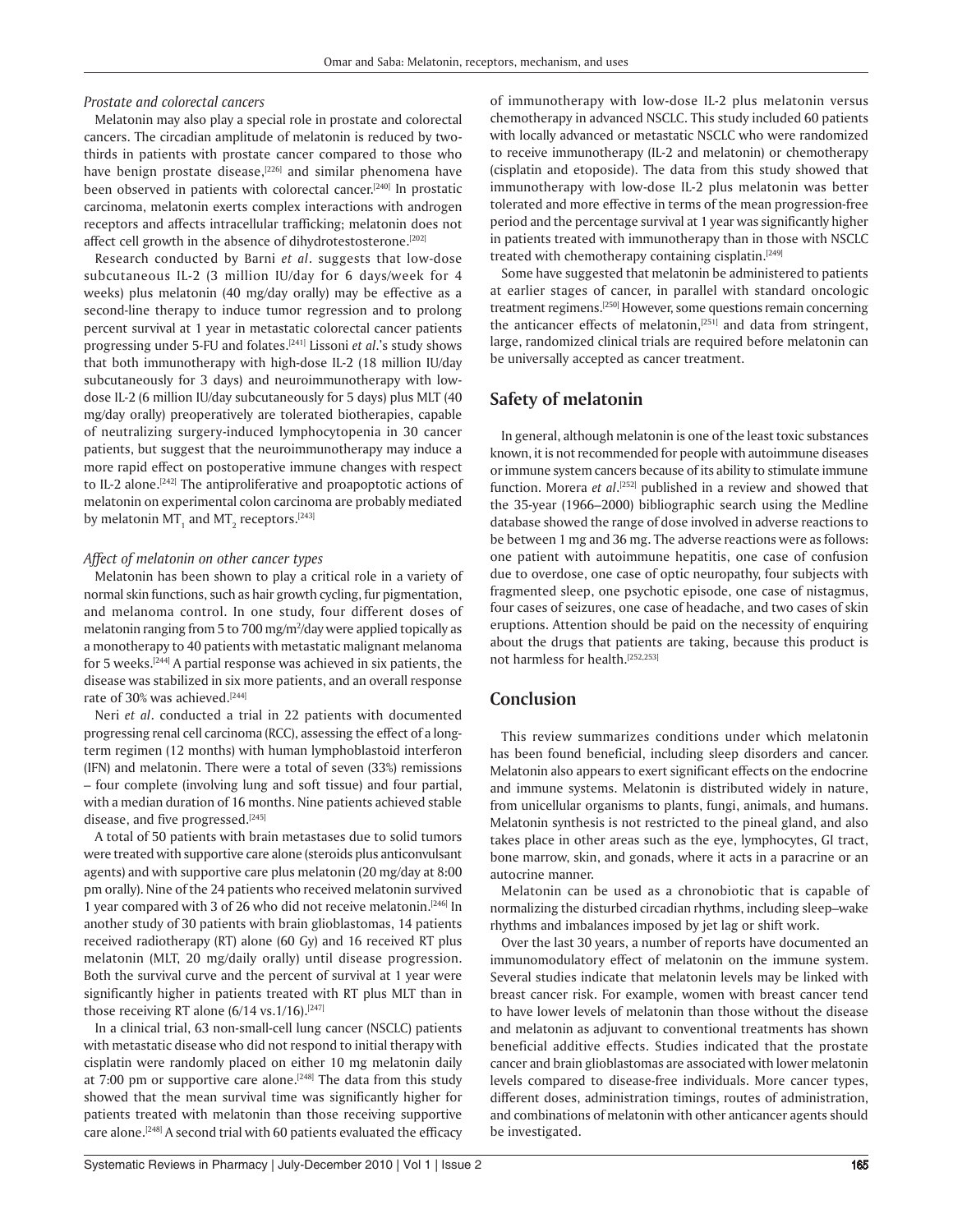# **References**

- 1. Gordon N. The therapeutics of melatonin: a paediatric perspective. Brain Dev 2000;4:213-7.
- 2. McCord CP, Allen FP. Evidence associating pineal gland function with alterations in pigmentation. J Exp Zool 1917;23:207-24.
- 3. Lerner AB, Case JD, Takahashi Y, Lee TH, Mori W. Isolation of melatonin, the pineal gland factor that lightens melanocytes. J Am Chem Soc 1958;80:2587.
- 4. Dubbels R, Reiter RJ, Klenke E, Goebel A, Schnakenberg E, Ehlers C, *et al*. Melatonin in edible plants identified by radioimmunoassay and by high performance liquid chromatography-mass spectrometry. J Pineal Res 1995;18:28-31.
- 5. Tan DX , Manchester LC , Hardeland R, Lopez-Burillo S, Mayo JC, Sainz RM, *et al*. Melatonin: a hormone, a tissue factor, an autocoid, a paracoid, and an antioxidant vitamin. J Pineal Res 2003;34:75-8.
- 6. Illnerova H, Buresova M, Presl J. Melatonin rhythm in human milk. J Clin Endocrinol Metab 1993;77:838-41.
- 7. Iuvone PM, Brown AD, Haque R, Weller J, Zawilska JB, Chaurasia SS, *et al*. Retinal melatonin production: role of proteasomal proteolysis in circadian and photic control of arylalkylamine N-acetyltransferase. Invest Ophthalmol Vis Sci 2002;43:564-72.
- 8. Conti A, Conconi S, Hertens E, Skwarlo-Sonta K, Markowska M, Maestroni GJ. Evidence for melatonin synthesis in mouse and human bone marrow cells. J Pineal Res 2000;28:193-202.
- 9. Bubenik GA. Localization, physiological significance and possible clinical implications of gastrointestinal melatonin. Biol Signals Recept 2001;10:350-66.
- 10. Arendt J. Melatonin. Clin Endocrinol 1998;29:205-29.
- 11. Bubenik GA. Gastrointestinal melatonin: localization, function, and clinical relevance. Dig Dis Sci 2002;47:2336-48.
- 12. Ralph GL. Melatonin production by extra-pineal tissues. In: Birau N, Schloot W, editors. *Melatonin: current status and perspectives.* New York: Pergamon; 1981. p. 35-46.
- 13. Aust S, Thalhammer T, Humpeler S, Jäger W, Klimpfinger M, Tucek G, et al. The melatonin receptor subtype MT<sub>1</sub> is expressed in human gallbladder epithelia. J Pineal Res 2004;36:43-8.
- 14. Lee PP, Pang SF. Melatonin and its receptors in the gastrointestinal tract. Biol Signals 1993;2:181-93.
- 15. Reiter RJ. The pineal gland: an intermediary between the environment and the endocrine system. Psychoneuroendocrinology 1983;8:31-40.
- 16. Pevet P. Present and future of melatonin in human and animal reproduction functions. Contracept Fertil Sex 1993;21:727-32.
- 17. Binkley S. Structures and molecules involved in generation and regulation of biological rhythms in vertebrates and invertebrates. Experientia 1993:49:648-53.
- 18. Klein DC. Photoneural regulation of the mammalian pineal gland. In: Evered D, Clark S, ediotors. Photoperiodism, *Melatonin and the Pineal.* Ciba Foundation Symposium, Vol. 117. London: Pitman; 1985. p. 38-56.
- 19. Arendt J, Bojkowski C, Folkard S, Franey C, Marks V, Minors D, *et al*. Some effects of melatonin and the control of its secretion in man. In: Evered D, Clark S, editors. Photoperiodism, Melatonin and the Pineal. Ciba Foundation Symposium, Vol. 117. London: Pitman; 1985. p. 266-83.
- 20. Vanecek J, Sugden D, Weller J, Klein DC. Atypical synergistic alpha 1-and beta-adrenergic regulation of adenosine 34,54-monophosphate and guanosine 34,54-monophosphate in rat pinealocytes. Endocrinology 1985;116:2167-73.
- 21. Sugden D, Vanecek J, Klein DC, Thomas TP, Anderson WB. Activation of protein kinase C potentiates isoprenaline-induced cyclic AMP accumulation in rat pinealocytes. Nature 1985;314:359-61.
- 22. Axelrod J. The pineal gland: a neurochemical transducer. Science 1974;184:1341-8.
- 23. Klein DC. Circadian rhythms in the pineal gland. In: Krieger DT, editor. *Endocrine Rhythms.* New York: Raven Press; 1979. p. 203-23.
- 24. Namboodiri MA, Valivullah HM, Moffet JR. Regulation of melatonin synthesis in the ovine pineal gland. Adv Exp Med Biol 1991;294:137-48.
- 25. Wurtman RJ, Axelrod J. The pineal gland. Sci Amer 1965;213:50-60.
- 26. Klein DC, Weller JL. Indole metabolism in the pineal gland: a circadian

rhythm in N- acetyltransferase. Science 1970;169:1093-5.

- 27. Ribelayga C, Pevet P, Simmonneaux V. HIOMT drives the photoperiodic change in the amplitude of the melatonin peak in the Siberian hamster. Am J Physiol 2000;278:R1339-45.
- 28. Ceinos RM, Chansard M, Revel F, Calgari C, Míguez JM, Simonneaux V. Analysis of adrenergic regulation of melatonin synthesis in Siberian hamster pineal emphasizes the role of HIOMT. Neurosignals 2004;13:308-17.
- 29. Johnston JD, Bashforth R, Diack A, Anderson H, Lincoln GA, Hazlerigg DG. Rhythmic melatonin secretion does not correlate with the expression of arylalkylamine N-acetyltransferase, inducible cyclic AMP early repressor period 1 or cytochrome 1 mRNA in the sheep pineal. Neuroscience 2004;124:789-95.
- 30. Ackermann K**,** Bux R**,** Rüb U**,** Kauert G, Stehle JH. Melatonin synthesis in the human pineal gland. BMC Neurosci 2007;8:P2.
- 31. Liu T, Borjigin J. N-acetyltransferase is not the ratelimiting enzyme of melatonin synthesis at night. J Pineal Res 2005;39:91-6.
- 32. Pevet P. The 5-methoxyindoles different from melatonin: their effects on the sexual axis. In: Axelrod J, Fraschini F, Velo GP, editors. *The Pineal Gland and its Endocrine Role.* New York: Plenum; 1983. p. 331-48.
- 33. Cagnacci A, Soldani R, Yen SS. Melatonin enhances Cortisol levels in aged women: reversible by estrogens. J Pineal Res 1997;22:81-5.
- 34. Benitez-King G. Melatonin as a cytoskeletal modulator: implications for cell physiology and disease. J Pineal Res 2006;40:1-9.
- 35. Wiesenberg I, Missbach M, Kahlen JP, Schrader M, Carlberg C. Transcriptional activation of the nuclear receptor RZR alpha by the pineal gland hormone melatonin and identification of CGP 52608 as a synthetic ligand. Nucleic Acids Res 1995;23:327-33.
- 36. Carlberg C. Gene regulation by melatonin. Ann N Y Acad Sci 2000;917:387-96.
- 37. Goldman BD. Parameters of the circadian rhythm of pineal melatonin secretion affecting reproductive responses in Siberian hamsters. Steroids 1991;56:218-25.
- 38. Reiter RJ. Neuroendocrine effects of light. Int J Biometereol 1991;35:69- 175.
- 39. Reiter RJ. The melatonin rhythm: both a clock and a calendar. Experientia 1993;49:654-64.
- 40. Pevet P. Present and future of melatonin in human and animal reproduction functions. Contracept Fertil Sex 1993;21:727-32.
- 41. Reiter RJ. Melatonin: clinical relevance. Best Pract Res Clin Endocrinol Metab 2003;17:273-85.
- 42. Reppert SM, Weaver DR, Ebisawa T. Cloning and characterization of a mammalian melatonin receptor that mediates reproductive and circadian responses. Neuron 1994;13:1177-85.
- 43. Reppert SM, Godson C, Mahle CD, Weaver DR, Slaugenhaupt SA, Gusella JF. Molecular characterization of a second melatonin receptor expressed in human retina and brain: the Mel $_{1b}$  melatonin receptor. Proc Natl Acad Sci 1995;2:8734-8.
- 44. Nosjean O, Ferro M, Coge F, Beauverger P, Henlin JM, Lefoulon F, *et*   $al.$  Identification of the melatonin-binding site  $MT<sub>3</sub>$  as the quinone reductase 2. J Biol Chem 2000;275:31311-7.
- 45. Dubocovich ML, Rivera-Bermudez MA, Gerdin MJ, Masana MI. Molecular pharmacology, regulation and function of mammalian melatonin receptors. Front Biosci 2003;8:d1093-108.
- 46. Skinner TM, Lopez-Corrales NL, Anderson SI, Loudon AL, Haley CS, Archibald AL. Genetic and physical mapping of the porcine melatonin receptor 1B gene (MTNR1B) to chromosome 9. Cytogenet Cell Genet 2000;90:53-5.
- 47. Slaugenhaupt SA, Roca AL, Liebert CB, Altherr MR, Gusella JF, Reppert SM. Mapping of the gene for the Mel1a-melatonin receptor to human chromosome 4 (MTNR1A) and mouse chromosome 8 (Mtnr1a). Genomics 1995;27:355-7.
- 48. Stankov B, Fraschini F, Reiter RJ. Melatonin binding sites in the central nervous system. Brain Res Brain Rev 1991;16:245-56.
- 49. Yie SM, Niles LP, Younglai EV. Melatonin receptors on human granulose cell membranes. J Clin Endocrinol Metab 1995;80:1747-9.
- 50. Viswanathan M, Laitinen JT, Saavedra JM. Expression of melatonin receptors in arteries involved in thermoregulation. Proc Natl Acad Sci 1990;87:6200-3.
- 51. Ebisawa T, Karne S, Lerner MR, Reppert SM. Expression cloning of a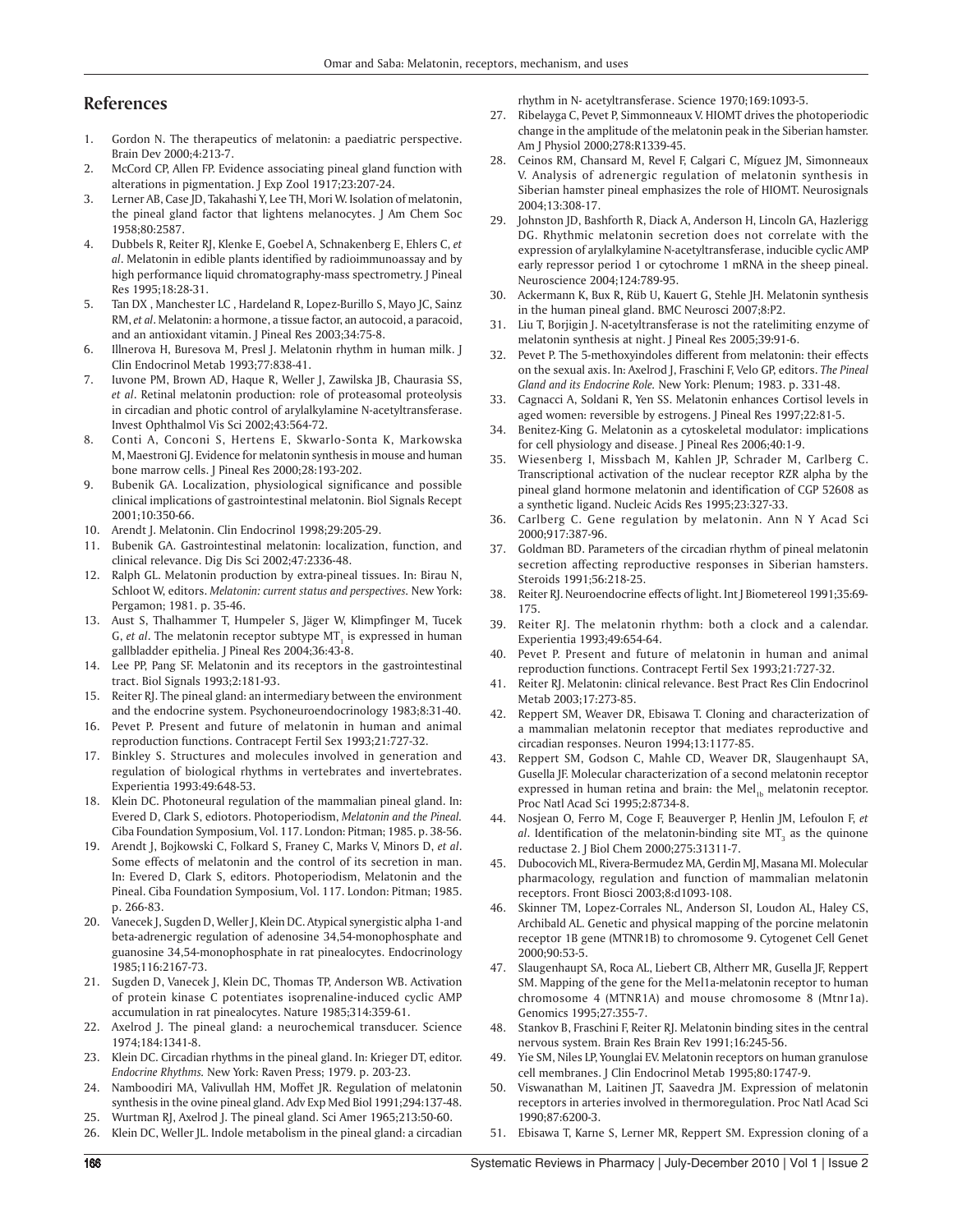high-affinity melatonin receptor from Xenopus dermal melanophores. Proc Natl Acad Sci 1994;91:6133-7.

- 52. Morgan PJ, Barrett P, Howell HE, Helliwell R. Melatonin receptors: localization, molecular pharmacology and physiological significance. Neurochem Int 1994;24:101-46.
- 53. Dubocovich ML, Yun K, Al-Ghoul WM, Benloucif S, Benloucif S, Masana MI. Selective MT $_{\rm_2}$  melatonin receptor antagonists block melatoninmediated phase advances of circadian rhythms. FASEB J 1998;12:1211- 20.
- 54. Liu C, Weaver DR, Jin X, Shearman LP, Pieschl RL, Gribkoff VK, *et al*. Molecular dissection of two distinct actions of melatonin on the suprachiasmatic circadian clock. Neuron 1997;19:91-102.
- 55. Doolen S, Krause DN, Dubocovich ML, Duckles SP. Melatonin mediates two distinct responses in vascular smooth muscle. Euro J Pharmacol 1998;345:67-9.
- 56. Clemens JW, Jarzynka MJ, Witt-Enderby PA. Down-regulation of mt1 melatonin receptors in rat ovary following estrogen exposure. Life Sci 2001;69:27-35.
- 57. Ram PT, Dai J, Yuan L, Dong C, Kiefer TL, Lai L, *et al*. Involvement of the mt1 melatonin receptor in human breast cancer. Cancer Lett 2002;179:141-50.
- 58. Scher J, Wankiewicz E, Brown GM, Fujieda H. MT(1) Melatonin Receptor in the Human Retina: Expression and Localization. Invest Ophthalmol Vis Sci 2002;43:889-97.
- 59. Zhao H, Poon AM, Pang SF. Pharmacological characterization, molecular subtyping, and autoradiographic localization of putative melatonin receptors in uterine endometrium of estrous rats. Life Sci 2000;66:1581-91.
- 60. Zhao H, Pang SF, Poon AM. mt(1) Receptor-mediated antiproliferative effects of melatonin on the rat uterine antimesometrial stromal cells*.*  Mol Reprod Dev 2002;61:192-9.
- 61. Brzezinski A. Melatonin in humans. N Eng J Med 1997;336:186-95.
- 62. Lotufo CM, Lopes C, Dubocovich ML, Farsky SHP, Markus RP. Melatonin and N- acetylserotonin inhibit leukocyte rolling and adhesion to rat microcirculation. Eur J Pharmacol 2001;430:351-7.
- 63. Li PK, Witt-Enderby PA. Melatonin receptors as potential targets for drug discovery. Drugs Future 2000;25:945-57.
- 64. Masana MI, Dubocovich ML. Melatonin receptor signaling: finding the path through the dark. Sci STKE 2001;2001:E39.
- 65. Von Gall C, Stehle JH, Weaver DR. Mammalian melatonin receptors: molecular biology and signal transduction. Cell Tissue Res 2002;309:151-62.
- 66. Dubocovich ML. Melatonin receptors: are there multiple subtypes? Trends Pharmacol Sci 1995;16:50-6.
- 67. Molinari EJ, North PC, Dubocovich ML. 2-[125I] iodo-5 methoxycarbonylamino-N- acetyltryptamine: a selective radioligand for the characterization of melatonin  $\text{ML}_2$  binding sites. Eur J Pharmacol 1996;301:159-68.
- 68. Dubocovich ML, Cardinalli DP, Delagrange PRM, Krause DN, Strosberg D, Sugden D, *et al*., Melatonin receptors. In: Girdlestone D, Nc-Iuphar (eds), *The IUPHAR Compendium of Receptor Characterization and Classification, Second ed*, IUPHAR Media, London. 2000. p. 270-7.
- 69. Dubocovich ML, Cardinali DP, Guardiola-Lemaitre B, Hagan RM, Krause DN, Sugden B, *et al*. *Melatonin receptors*. The IUPHAR Compendium of Receptor Characterization and Classification. London: IUPHAR Media; 1988. p. 187-93.
- 70. Kato K, Hirai K, Nishiyama K, Uchikawa O, Fukatsu K, Ohkawa S, *et al*. Neurochemical properties of ramelteon (TAK-375), a selective MT<sub>1</sub>/MT<sub>2</sub> receptor agonist. Neuropharmacol 2005;48:301-10.
- 71. Ting KN, Blaylock NA, Sugden D, Delagrange P, Scalbert E, Wilson VG. Molecular and pharmacological evidence for  $MT_{1}$  melatonin receptor subtype in the tail artery of juvenile Wistar rats. Br J Pharmacol 1999;127:987-95.
- 72. Nosjean O, Nicolas JP, Klupsch F, Delagrange P, Canet E, Boutin JA. Comparative pharmacological studies of melatonin receptors:  $MT_{1}$ ,  $\text{MT}_2$  and  $\text{MT}_3/\text{QR}_2$ , Tissue distribution of  $\text{MT}_3/\text{QR}_2$ . Biochem Pharmacol 2001;61:1369-79.
- 73. Calamini B, Santarsiero BD, Boutin JA, Mesecar AD. Kinetic, thermodynamic and X-ray structural insights into the interaction of melatonin and analogues with quinone reductase 2. Biochem J.

2008;413:81-91.

- 74. Ayoub MA, Levoye A, Delagrange P, Jockers R. Preferential formation of  $MT_{1}/MT_{2}$  melatonin receptor heterodimers with distinct ligand interaction properties compared with MT $_{\rm 2}$  homodimers. Mol Pharmacol 2004;66:312-21.
- 75. Lieberman HR. Behavior, sleep and melatonin. J Neural Transm Suppl. 1986;21:233-41.
- 76. Petrie K, Conaglen JV, Thompson L, Chamberlain K. Effect of melatonin on jet lag after long haul flights. Br Med J 1989;298:705-7.
- 77. Herxheimer A, Petrie KJ. Melatonin for prevention and treatment of jet lag. Cochrane Database Syst Rev 2002;2:CD001520.
- 78. Petrie K, Dawson AG, Thompson L, Brook R. A double-blind trial of melatonin as a treatment for jet lag in international cabin crew. Biol Psychiatry 1993;33:526-30.
- 79. Haimov I, Laudon M, Zisapel N, Souroujon M, Nof D, Shlitner A, *et al*. Sleep disorders and melatonin rhythm in elderly people. BMJ 1994;309:167.
- 80. Armstrong SM. Melatonin. The internal zeitgeber of mammals? Pineal Res Rev 1989;7:157-62.
- 81. Dijk DJ, Cajochen C. Melatonin and the circadian regulation of sleep initiation, consolidation, structure, and the sleep EEG. J Biol Rhythms 1997;12:627-35.
- 82. Dollins AB, Zhdanova IV, Wurtman RJ, Lynch HJ, Deng MH. Effect of inducing nocturnal serum melatonin concentrations in daytime on sleep, mood, body-temperature, and performance. Proc Natl Acad Sci 1994;91:1824-8.
- 83. Waldhauser F, Weiszenbacher G, Frisch H, Zeitlhuber U, Waldhauser M, Wurtman RJ. Fall in nocturnal serum melatonin levels during prepuberty and pubescence. Lancet 1984;18:362-5.
- 84. Salti R, Galluzzi F, Bindi G, Perfetto F, Tarquini R, Halberg F, *et al*. Nocturnal melatonin patterns in children. Clin Endocrinol Metab 2000;85:2137-44.
- 85. Anton-Tay F, Diaz JL. On the effect of melatonin upon human brain-Its possible therapeutic implications. Life Sci 1971;10:841-50.
- 86. Cramer H, Rudolph J, Consbruch U, Kendel K. On the effects of melatonin on sleep and behavior in man. Adv Biochem Psychopharmacol 1974;11:187-91.
- 87. Garfinkel D, Laudon M, Nof D, Zisapel N. Improvement of sleep equality in elderly people by controlled-release melatonin. Lancet 1995;346:541-4.
- 88. Zhdanova IV, Wurtman RJ, Regan MM, Taylor JA, Shi JP, Leclair OU. Melatonin treatment for age-related insomnia. J Clin Endocrin Metab 2001;86:4727-30.
- 89. Andrade C, Srihari BS, Reddy KP, Chandramma L. Melatonin in medically ill patients with insomnia: a double-blind, placebo-controlled study. J Clin Psychiatry 2001;62:41-5.
- 90. Haimov I, Lavie P, Laudon M, Herer P, Vigder C, Zisapel N. Melatonin replacement therapy of elderly insomniacs. Sleep 1995;18:598-603.
- 91. James SP, Sack DA, Rosenthal NE, Mendelson WB. Melatonin administration in insomnia. Neuropsychopharmacology 1990;3:19-23.
- 92. Almeida Montes LG, Ontiveros Uribe MP, Jose Cort Sotres J, Heinze Martin G. Treatment of primary insomnia with melatonin: a doubleblind, placebo-controlled, crossover study. J Psychiatry Neurosci 2003;28:191-6.
- 93. Dawson D, van den Heuvel CJ. Integrating the actions of melatonin on human physiology. Ann Med. 1998;30:95-102.
- 94. Smits MG, Van Stel HF, Van Der Heijden K, Meijer AM, Coenen AM, Kerkhof GA. Melatonin improves health status and sleep in children with idiopathic chronic sleep-onset insomnia: A randomized lacebo controlled trial. J Am Acad Child Adolesc Psychiatry 2003;42:1286-93.
- 95. Ellis CM, Lemmens G, Parkes JD. Melatonin and insomnia. J Sleep Res 1996;5:61-5.
- 96. Suhner A, Schlagenhauf P, Hofer I, Johnson R, Tschopp A, Steffen R. Effectiveness and tolerability of melatonin and zolpidem for the alleviation of jet lag. Aviat Space Environ Med 2001;72:638-46.
- 97. Spitzer RL, Terman M, Williams JB, Terman JS, Malt UF, Singer F, *et al*. Jet lag: clinical features, validation of a new syndrome-specific scale, and lack of response to melatonin in a randomized, double-blind trial. Am J Psychiatry 1999;156:1392-6.
- 98. Suhner A, Schlagenhauf P, Johnson R, Tschopp A, Steffen R. Comparative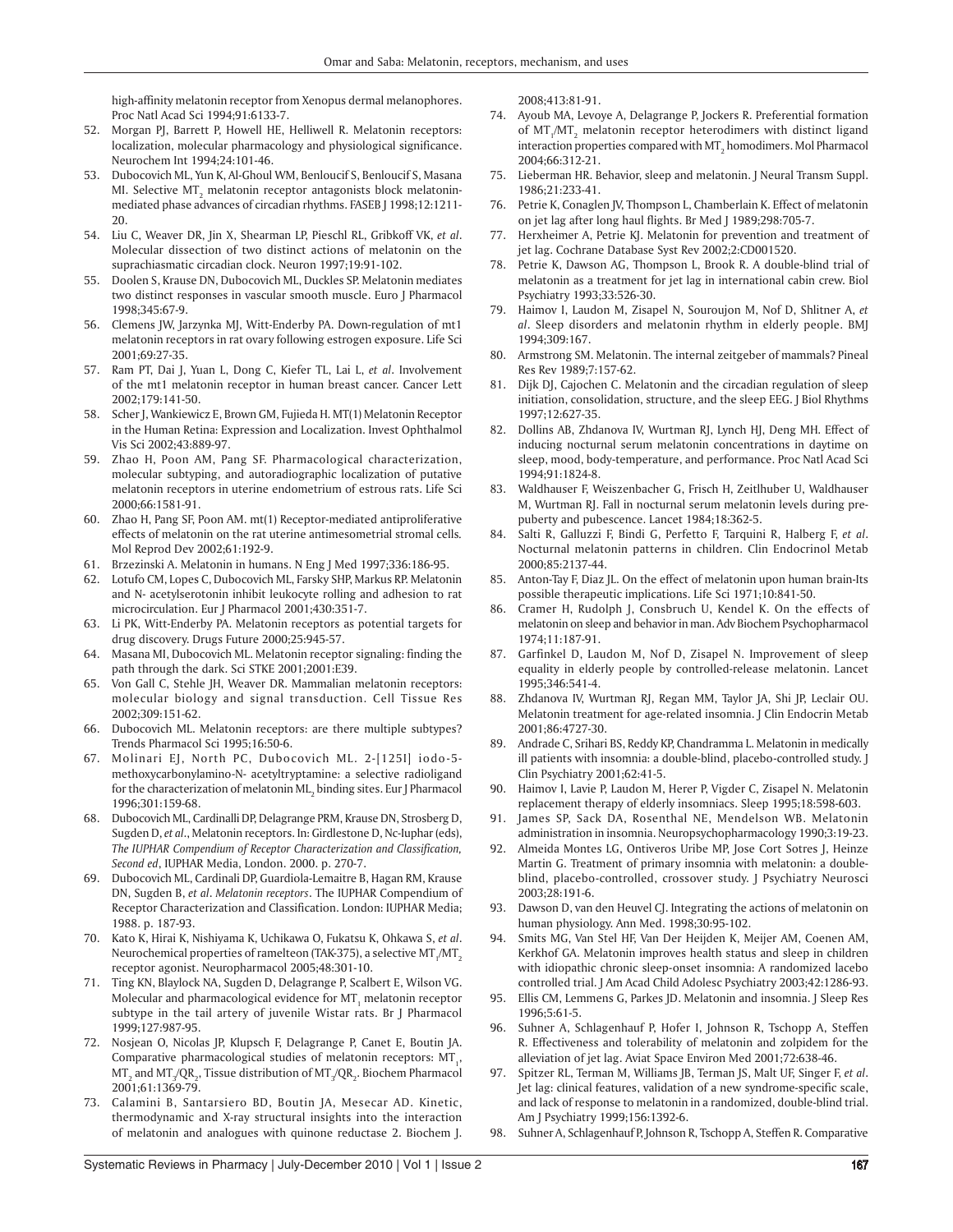study to determine the optimal melatonin dosage form for the alleviation of jet lag. Chronobiol Int 1998;15:655-66.

- 99. Petrie K, Dawson AG, Thompson L, Brook R. A double-blind trial of melatonin as a treatment for jet lag in international cabin crew. Biol Psychiatry 1993;33:526-30.
- 100. Petrie K, Conaglen JV, Thompson L, Chamberlain K. Effect of melatonin on jet lag after long haul flights. BMJ 1989;298:705-7.
- 101. Jockovich M, Cosentino D, Cosentino L, Wears RL, Seaberg DC. Effect of exogenous melatonin on mood and sleep efficiency in emergency medicine residents working night shifts. Acad Emerg Med 2000;7:955-8.
- 102. Wright SW, Lawrence LM, Wrenn KD, Haynes ML, Welch LW, Schlack HM. Randomized clinical trial of melatonin after night-shift work: efficacy and neuropsychologic effects. Ann Emerg Med 1998;32:334-40.
- 103. James M, Tremea MO, Jones JS, Krohmer JR. Can melatonin improve adaptation to night shift? Am J Emerg Med 1998;16:367-70.
- 104. Jorgensen KM, Witting MD. Does exogenous melatonin improve day sleep or night alertness in emergency physicians working night shifts? Ann Emerg Med 1998;31:699-704.
- 105. Folkard S, Arendt J, Clark M. Can melatonin improve shift workers' tolerance of the night shift? Some preliminary findings. Chronobiol Int 1993;10:315-20.
- 106. Kayumov L, Brown G, Jindal R, Buttoo K, Shapiro CM. A randomized, double-blind, placebo-controlled crossover study of the effect of exogenous melatonin on delayed sleep phase syndrome. Psychosom Med 2001;63:40-8.
- 107. Nagtegaal JE, Smits MG, Swart AC, Kerkhof GA, van der Meer YG. Melatonin responsive headache in delayed sleep phase syndrome: preliminary observations. Headache 1998;38:303-7.
- 108. Camfield P, Gordon K, Dooley J, Camfield C. Melatonin appears ineffective in children with intellectual deficits and fragmented sleep: six "N of 1" trials. J Child Neurol 1996;11:341-3.
- 109. Dahlitz M, Alvarez B, Vignau J, English J, Arendt J, Parkes JD. Delayed sleep phase syndrome response to melatonin. Lancet 1991;337:1121-4.
- 110. Uchiyama M, Okawa M, Shibui K, Kim K, Kudo Y, Hayakawa T, *et al*. Poor recovery sleep after sleep deprivation in delayed sleep phase syndrome. Psychiatry Clin Neurosci 1999;53(2):195-7.
- 111. Jan JE, Espezel H, Appleton RE. The treatment of sleep disorders with melatonin. Dev Med Child Neurol 1994;36:97-807.
- 112. Cavallo A, Good WV, Douglas Ris M, Succop P. Dose response to melatonin treatment for disordered sleep rhythm in a blind child. Sleep Med 2002;3:159-61.
- 113. Parry BL. Jet lag: minimizing its effects with critically timed bright light and melatonin administration. J Mol Microbiol Biotechnol 2002;4:463-6.
- 114. Takahashi T, Sasaki M, Itoh H, Ozone M, Yamadera W, Hayshida K, *et al*. Effect of 3 mg melatonin on jet lag syndrome in an 8-h eastward flight. Psychiatry Clin Neurosci 2000;54:377-8.
- 115. Arendt J. Melatonin in humans: it's about time. J Neuroendocrinol 2005;17:537-8.
- 116. Zhdanova IV, Wurtman RJ, Lynch HJ, Ives JR, Dollins AB, Morabito C, *et al*. Sleep- inducing effects of low doses of melatonin ingested in the evening. Clin Pharmacol Ther 1995;57:552-8.
- 117. Roth T, Roehrs T. Insomnia: epidemiology, characteristics, and consequences. Clin Cornerstone 2003;5:5-15.
- 118. Roth T. The relationship between psychiatric diseases and insomnia. Int J Clin Pract (Suppl) 2001;116:3-8.
- 119. Drake CL, Roehrs T, Roth T. Insomnia causes, consequences, and therapeutics: an overview. Depress Anxiety 2003;18:163-76.
- 120. Krystal AD. Insomnia in women. Clin Cornerstone 2003;5:41-50.
- 121. Katz SE. Possible paroxetine zolpidem interaction. Am J Psychiat 1998;152:1689.
- 122. Hohagen F, Kappler C, Schramm E, Riemann D, Weyerer S, Berger M. Sleep onset insomnia, sleep maintaining insomnia and insomnia with early morning awakening- temporal stability of subtypes in a longitudinal study on general practice attenders. Sleep 1994;17:551-4.
- 123. Pallesen S, Nordhus IH, Kvale G, Havik OE, Nielsen GH, Johensen BH, *et al*. Psychological characteristics of elderly insomniacs. Scand J Psychol 2002;43:425-32.
- 124. Morgan K. Daytime activity and risk factors for late-life insomnia. J Sleep Res 2003;12:231-8.
- 125. Siegrist C, Benedetti C, Orlando A, Beltran JM, Tuchscherr L, Noseda CM, *et al*. Lack of changes in serum prolactin, FSH, TSH, and estradiol after melatonin treatment in doses that improve sleep and reduce benzodiazepine consumption in sleep-disturbed, middle-aged, and elderly patients. J Pineal Res 2001;30:34-42.
- 126. Riemann D, Klein T, Rodenbeck A, Feige B, Horny A, Hummel R, *et al*. Nocturnal cortisol and melatonin secretion in primary insomnia. Psychiatry Res 2002;113:17-27.
- 127. Dahlitz M, Alvarez B, Vignau J, English J, Arendt J, Parkes JD. Delayed sleep phase syndrome response to melatonin. Lancet 1991;337:1121-4.
- 128. Alvarez B, Dahlitz M, Vignau J, Parkes JD. The delayed sleep phase syndrome: clinical and investigative findings in 14 patients. J Neurol Neurosurg Psychiatry 1992;55:665-70.
- 129. Bourin M. Sleep and wakefulness drugs and their indications**.** Ann Pharm Fr 2007;65:251-7.
- 130. Pavel S, Goldstein R, Petruscu M. Vasotocin, melatonin and narcolepsy: possible involvement of the pineal gland in its patho-physiological mechanism. Peptides 1980;1:281-4.
- 131. Kunz D, Mahlberg R, Müller C, Tilmann A, Bes F. Melatonin in patients with reduced REM sleep duration: two randomized controlled trials. J Clin Endocrinol Metab 2004;89:128-34.
- 132. Lieberman HR, Garfield G, Waldhauser F, Lynch HJ, Wurtman RJ. Possible behavioral consequences of light-induced changes in melatonin availability. N Y Acad Sci Ann 1985;453:242-52.
- 133. Vollrath L, Semm P, Gammel G. Sleep induction by intranasal application of melatonin. Adv Biosci 1981;9:327-9.
- 134. Lerchl A. The melatonin hypothesis: An introduction. Wissenschaft. Forschungsgemeinschaft Funk 2002;16:1-20.
- 135. Rao ML, Mager T. Influence of the pineal gland on pituitary function in humans. Psychoneuroendocrinology 1987;12:141-7.
- 136. Webley GE, Böhle A, Leidenberger F. Positive relationship between nocturnal concentrations of melatonin and prolactin, and a stimulation of prolactin after melatonin administration in young men. J Pineal Res 1988;5:19-23.
- 137. Webley GE, Lenton EA. The temporal relationship between melatonin and prolactin in women. Fertil Steril 1987;48:218-22.
- 138. Waldahauser F, Lieberman HR, Lynch HJ, Waldhauser M, Herkner K, Frisch H, *et al*. A pharmacological dose of melatonin increases PRL levels in males without altering those of GH, LH, FSH, TSH, testosterone or cortisol. Neuroendocrinology 1987;46:125-30.
- 139. Okatani Y, Okada M, Sagara Y. Amplification of nocturnal melatonin secretion in women with nocturnal hyperprolactinemia. Asia Oceania J Obstet Gynecol 1992;18:289-97.
- 140. Karasek M, Stawerska R, Hilczer M, Zylinska K, Lewinski A. Melatonin circadian rhythm in women with idiopathic hyperprolactinemia. Neuro Endocrinol Lett 2004;25:411-4.
- 141. Terzolo M, Revelli A, Guidetti D, Piovesan A, Cassoni P, Paccotti P, *et al*. Evening administration of melatonin enhances the pulsatile secretion of prolactin but not of LH and TSH in normally cycling women. Clin Endocrinol 1993;39:185-91.
- 142. Valcavi R, Dieguez C, Azzarito C, Edwards CA, Dotti C, Page MD, *et al*. Effect of oral administration of melatonin on GH responses to GRF 1-44 in normal subjects. Clin Endocrinol 1987;26:453-8.
- 143. Meeking DR, Wallace JD, Cuneo RC, Forsling M, Russel-Jones DL. Exercise-induced GH secretion is enhanced by the oral ingestion of melatonin in healthy adult male subjects. Eur J Endocrinol 1999;141:22-6.
- 144. Luboshitzky R, Shen-Orr Z, Shochat T, Herer, Lavie P. Melatonin administered in the afternoon decreases next-day luteinizing hormone levels in men. J Mol Neurosci 1999;12:75-80.
- 145. Bornman MS, Oosthuizen JM, Bernard HC, Schuldenburg GW, Boomker D, Reif S. Melatonin and sperm motility. Andrologia 1989;21:483-5.
- 146. Van Vuuren RJ, Pitout MJ, Van Aswegen CH, Theron JJ. Putative melatonin receptors in human spermatozoa. Clin Biochem 1992;25:125-7.
- 147. Irez TO, Senol J, Alagoz M, Basmaciogullari C, Turan F, Kuru D, Ertungealp E. Effects of indoleamines on sperm motility *in vitro*. Hum Reprod 1992;7:987-90.
- 148. Luboshitzky R, Shen-Orr Z, Nave R, Lavi S, Lavie P. Melatonin administration alters semen quality in healthy men. J Androl 2002;23:572-8.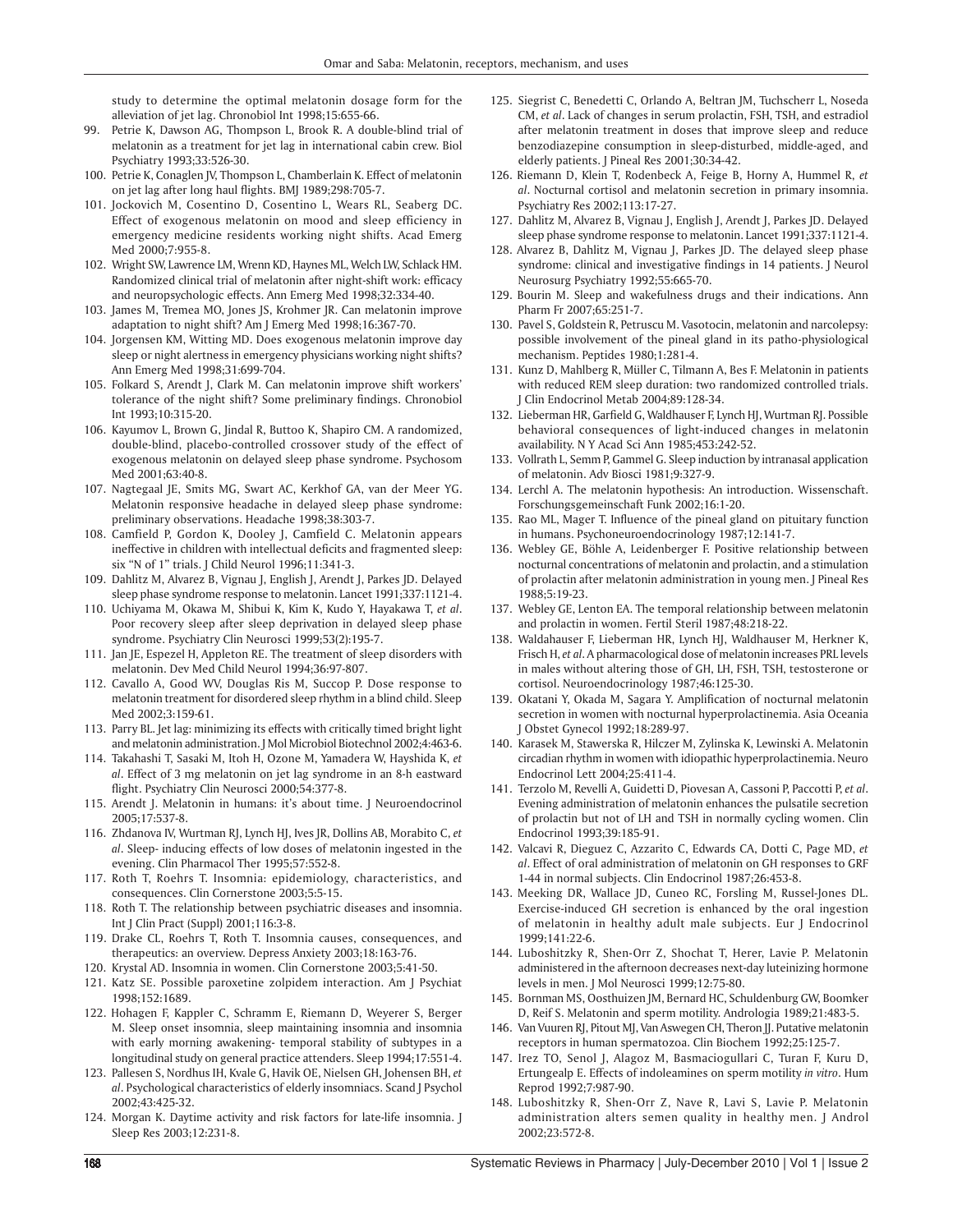- 149. Jequier AM, Crich JP. *Semen Analysis-A Practical Guide.* Oxford, United Kingdom: Blackwell Scientific Publications; 1986. p. 43-80.
- 150. Nordlund JJ, Lerner AB. The effects of oral melatonin on skin color and on the release of pituitary hormones. J Clin Endocrinol Metab 1977;45:768-74.
- 151. Wright JM, Aldhous M, Franey C, English J, Arendt J. The effects of exogenous melatonin on endocrine function in man. Clin Endocrinol (Oxf) 1986;24:375-82.
- 152. Sandky R, Anastasiadis P, Anninos PA. Menopausal Osteoporosis and pineal gland. 7<sup>th</sup> European Congress of Gynecology and Obstetrics Organizing Committee: Finland, 1992.
- 153. Casper RF, Yen SS. Neuroendocrinology of menopausal flushes: an hypothesis of flush mechanism. Clin Endocrinol 1985;22:293-12.
- 154. Kronenberg F, Downey JA. Thermoregulatory physiology of menopausal hot flashes: a review. Can J Physiol Pharmacol 1987;65:1312-24.
- 155. Suhner AG, Poceta JS, Kline LE, Murphy PJ, Campbell SS. Melatonin as treatment for sleep disturbances during menopause. Sleep 2003;26:A160.
- 156. Kripke DF, Kline LE, Shadan FF, Dawson A, Poceta JS, Illiott JA. Melatonin effects on luteinizing hormone in postmenopausal women: a pilot clinical trial NCT00288262. BMC Women Health 2006;6:8.
- 157. Vaughan MK, Vaughan GM, Reiter RJ, Benson B. Effect of melatonin and other pineal indoles on adrenal enlargement produced in male and female mice by pinealectomy, unilateral adrenalectomy, castration, and cold stress. Neuroendocrinology 1972;10:139-54.
- 158. Wetterberg L. The relationship between the pineal gland and the pituitary-adrenal axis in health, endocrine and psychitric conditions. Psychoneuroendocrinology 1983;8:75-80.
- 159. Beck-Friis J, Kjellman BF, Aperia B, Unden F, Rosen DV, Ljunggren JG, *et al*. Serum melatonin in relation to Clinical variables in patients with major depressive disorder and a hypothesis of a low melatonin syndrome. Acta Psychiatr Scand 1985;71:319-30.
- 160. Beck-Friis J, Ljunggren JG, Thoren M, Rosen DV, Kjellman BF, Wetterberg L. Melatonin, cortisol and ACTH in patients with major depressive disorder and healthy humans with special reference to the outcome of the dexamethasone suppression test. Psychoneuroendocrinology 1985;10:173-86.
- 161. Maestroni GJ, Conti A, Pierpaoli W. Role of the pineal gland in immunity: circadian synthesis and release of melatonin modulates the antibody response and antagonizes the immunosuppressive effect of corticosterone. J Neuroimmunol 1986;13:19-30.
- 162. Mori W, Aoyama H, Mori N. Melatonin protects rats from injurious effects of a glucocorticoid, dexamethasone. Jpn J Exp Med 1984;54:255- 61.
- 163. Sorenson D. An adventitious role of cortisol in degenerative processes due to decreased opposition by insulin: implications for aging. Med Hypotheses 1981;7:315-31.
- 164. Maestroni GJM, Conti A. Beta-endorphin and dynorphin mimic the circadian immuno-enhancing and anti-stress effects of melatonin. Int J Immunopharmacol 1989;11:333-40.
- 165. Lewinski A, Karbownik M. Melatonin and the thyroid gland. Neuro Endocrinol Lett 2002;23:73-8.
- 166. Bellastella A, Sinisi AA, Criscuolo T, De Bellis A, Carella C, Iorio S, *et al*. Melatonin and the pituitary-thyroid axis status in blind adults: a possible resetting after puberty. Clin Endocrinol 1995;43:707-11.
- 167. Mazzoccoli G, Giuliani A, Carughi S, De Cata A, Puzzolante F, La Viola M, *et al*. The hypothalamic-pituitary-thyroid axis and melatonin in humans: possible interactions in the control of body temperature. Neuro Endocrinol Lett 2004;25:368-72.
- 168. Bellipanni G, DI Marzo F, Blasi F, Di Marzo A. Effects of melatonin in perimenopausal and menopausal women: our personal experience. Ann N Y Acad Sci 2005;1057:393-402.
- 169. Pang SF, Tang PL, Tang GW, Yam AW, Ng KW. Plasma levels of immunoreactive melatonin, estradiol, progesterone, follicle stimulating hormone, and beta-human chorionic gonadotropin during pregnancy and shortly after parturition in humans. J Pineal Res 1987;4:21-31.
- 170. Voordouw BC, Euser R, Verdonk RE, Alberda BT, de Jong FH, Drogendijk AC, *et al*. Melatonin and melatonin-progestin combinations alter pituitary-ovarian function in women and can inhibit ovulation. J Clin Endocrinol Metab 1992;74:108-17.
- 171. Cagnacci A, Arangino S, Renzi A, Paoletti AM, Melis GB, Cagnacci P, *et al*. Influence of melatonin administration on glucose tolerance and insulin sensitivity of postmenopausal women. Clin Endocrinol (Oxf) 2001;54:339-46.
- 172. Chiodera P, Volpi R, Capretti L, Giuliani N, Caffarri G, Coiro V. Melatonin inhibits oxytocin response to insulin-induced hypoglycemia, but not to angiotensin II in normal men. J Neural Transm 1998;105:173-80.
- 173. Mitra A, Bhattacharya D. Effects of Melatonin in Mild diabetics with Dyslipidaemia. J Hum Ecol. 2008;23:109-14.
- 174. Maestroni GJM, Pierpaoli W. Pharmacological control of the hormonally modulated immune response. In: Ader R, editor. Psychoneuroimmunology. New York: Academic Press; 1981. p. 405-25.
- 175. Angeli A, Gatti G, Sartori ML, Del Ponte D, Cerignola R. Effect of exogenous melatonin on human natural killer cell activity. An approach to the immunomodulatory role of the pineal gland. In: Gupta D, Attanasio A, Reiter RJ, editors. The pineal gland and cancer. Tübingen: Brain Research Promotion; 1988. p. 145-57.
- 176. Reiter R. Melatonin: clinical relevance. Best Pract Res Clin Endocrinol Metab 2003;17:273-85.
- 177. Esquifino AI, Pandi-Perumal SR, Cardinali DP. Circadian organization of the immune response: A role for melatonin. Clin Appl Immunol Rev 2004;4:423-33.
- 178. Maestroni GJ. The immunotherapeutic potential of melatonin. Expert Opin Investig Drugs 2001;10:467-76.
- 179. Guerrero JM, Reiter RJ. Melatonin-immune system relationships. Curr Top Med Chem 2002;2:167-79.
- 180. Maestroni GJ, Conti A, Pierpaoli W. Role of the pineal gland in immunity. Circadian synthesis and release of melatonin modulates the antibody response and antagonizes the immunosuppressive effect of corticosterone. J Neuroimmunol 1986;13:19-30.
- 181. Molinero P, Soutto M, Benot S, Hmadcha A, Guerrero JM. Melatonin is responsible for the nocturnal increase observed in serum and thymus of thymosin alpha1 and thymulin concentrations: observations in rats and humans. J Neuroimmunol 2000;103:180-8.
- 182. Carrillo-Vico A, Calvo JR, Abreu P, Lardone PJ, Garcia-Maurino MS, Reiter RJ, *et al*. Evidence of melatonin synthesis by human lymphocytes and its physiological significance: possible role as intracrine, autocrine, and/or paracrine substance. FASEB J 2004;18:537-9.
- 183. Maestroni GJ. MLT and the immune-hematopoietic system. Adv ExpMed Biol 1999;460:395-405.
- 184. Stevens TL, Bossie A, Sanders VM, Fernandez-Botran R, Coffman RL, Mosmann TR, *et al*. Regulation of antibody isotype secretion by subset of antigen specific helper T cells. Nature 1988;334:2525-8.
- 185. Shaji AV, Kulkarni SK, Agrewala JN. Regulation of secretion of IL-4 and IgG1 isotype by melatonin-stimulated ovalbumin-specific T cells. Clin Exp Immunol 1998;111:181-5.
- 186. Paparrigopoulos T. Melatonin response to atenolol administration in depression: indication of beta-adrenoceptor dysfunction in a subtype of depression. Acta Psychiatr Scand 2002;106:440-5.
- 187. Maestroni GJ, Conti A. *Melatonin and the immune system*. In: Touitou, Y, Arendt J, Pevet, P, editors. Melatonin and the Pineal Gland - From Basic Science to Clinical Application. New York, NY: Elsevier; 1993. p. 295-302.
- 188. Lissoni P, Vogore L, Rescaldini R, Rovelli F, Brivio F, Giani L, *et al*. Neuroimmunotherapy with low-dose subcutaneous interleukin-2 plus melatonin in AIDS patients with CD4 cell number below 200/mm3:a biological phase- II study. J Biol Regul Homeost Agents 1995;9:155-8.
- 189. Sutherland ER, Martin RJ, Ellison MC, Kraft M. Immunomodulatory effects of melatonin in asthma. Am J Respir Crit Care Med 2002;166:1055-61.
- 190. Chen Q, Wei W. Effects and mechanisms of melatonin on inflammatory and immune responses of adjuvant arthritis rat. Int Immunopharmacol 2002;2:1443-9.
- 191. Moore CB, Siopes TD. Melatonin can produce immunoenhancement in Japanese quail (Coturnix coturnix japonica) without prior immunosuppression. Gen Comp Endocrinol 2002;129:122-6.
- 192. Melatonin. Monograph. Altern Med Rev 2005;10:326-36.
- 193. Mills E, Wu P, Seely D, Guyatt G. Melatonin in the treatment of cancer: a systematic review of randomized controlled trials and meta-analysis. J Pineal Res 2005;39:360-6.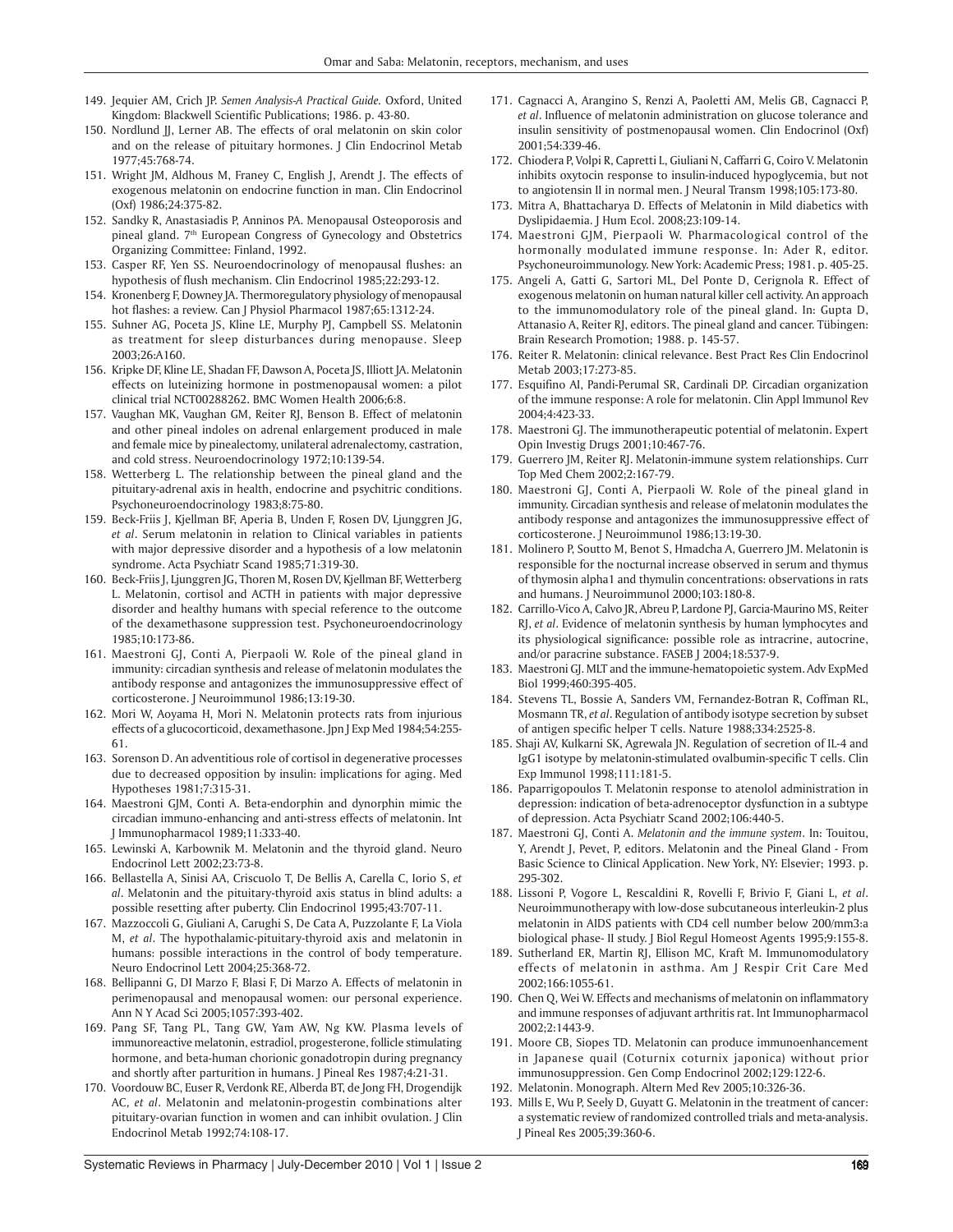- 194. Lee CO. Complementary and alternative medicines patients are talking about: melatonin. Clin J Oncol Nurs 2006;10:105-7.
- 195. Blask DE, Dauchy RT, Sauer LA. Putting cancer to sleep at night: the neuroendocrine/ circadian melatonin signal. Endocrine 2005;27:179-88.
- 196. Hill SM, Blask DE. Effects of the pineal hormone melatonin on the proliferation and morphological characteristics of human breast cancer cells (MCF-7) in culture. Cancer Res 1988;48:6121-6.
- 197. Cos S, Fernandez F, Sanchez-Barcelo EJ. Melatonin inhibits DNA synthesis in MCF-7 human breast cancer cells *in vitro*. Life Sci 1996;58:2447-53.
- 198. Cos S, Fernandez R, Guezmes A, Sánchez-Barceló EJ. Influence of melatonin on invasive and metastatic properties of MCF-7 human breast cancer cells. Cancer Res 1998;58:4383-90.
- 199. Cos S, Mediavilla MD, Fernandez R, Gonzalez Lamuno D, Sanchez Barcelo EJ. Does melatonin induce apoptosis in MCF-7 human breast cancer cells *in vitro*? J Pineal Res 2002;32:90-6.
- 200. Mediavilla MD, Cos S, Sanchez-Barcelo EJ. Melatonin increases p53 and p21WAF1 expression in MCF-7 human breast cancer cells *in vitro*. Life Sci 1999;65:415-20.
- 201. Siu SW, Lau KW, Tam PC, Shiu SY. Melatonin and prostate cancer cell proliferation: interplay with castration, epidermal growth factor, and androgen sensitivity. Prostate 2002;52:106-22.
- 202. Rimler A, Lupwitz Z, Zisapel N. Differential regulation by melatonin of cell growth and androgen receptor binding to the androgen response element in prostate cancer cells. Neuroendocrinol Lett 2002;23:45-9.
- 203. Marelli MM, Limonta P, Maggi R, Motta M, Moretti RM. Growthinhibitory activity of melatonin on human androgen-independent DU 145 prostate cancer cells. Prostate 2000;45:238-44.
- 204. Xi SC, Tam PC, Brown GM, Pang SF, Shiu SYW. Potential involvement of mt1 receptor and attenuated sex steroid-induced calcium influx in the direct anti-proliferative action of melatonin on androgenresponsive LNCaP human prostate cancer cells. J Pineal Res 2000;29:172-83.
- 205. Moretti RM, Marelli MM, Maggi R, Dondi D, Motta M, Limonta P. Antiproliferative action of melatonin on human prostate cancer LNCaP cells. Oncol Rep 2000;7:347-51.
- 206. Philo R, Berkowitz AS. Inhibition of dunning tumor growth by melatonin. J Urol 1988;139:1099-102.
- 207. Sze SF, Ng TB, Liu WK. Anti-proliferative effect of pineal indoles on cultured tumor cell lines. J Pineal Res 1993;14:27-33.
- 208. Ying SW, Niles LP, Crocker C. Human malignant melanoma cells express high-affinity receptors for melatonin: antiproliferative effects of melatonin and 6-chloromelatonin. Eur J Pharmacol 1993;246:89-96.
- 209. Petranka J, Baldwin WS, Bierman J, Jayadev S, Barrett JC, Murphy E. The oncostatic action of melatonin in an ovarian carcinoma cell line. J Pineal Res 1999;26:129-36.
- 210. Shiu SY, Li L, Xu JN, Pang CS, Wong JT, Pang SF. Melatonin-induced inhibition of proliferation and G1/S cell cycle transition delay of human choriocarcinoma JAr cells: possible involvement of MT2 (MEL1B) receptor. J Pineal Res 1999;27:183-92.
- 211. Kanishi Y, Kobayashi Y, Noda S, Ishizuka B, Saito K. Differential growth inhibitory effect of melatonin on two endometrial cancer cell lines. J Pineal Res 2000;28:227-33.
- 212. Hansen J. Increased breast cancer risk among women who work predominantly at night. Epidemiology 2001;12:74-7.
- 213. Davis S, Mirick DK, Stevens RG. Night shift work, light at night, and the risk of breast cancer. J Natl Cancer Inst 2001;93:1557-62.
- 214. Schernhammer ES, Laden F, Speizer FE, Willett WC, Hunter DJ, Kawachi I, *et al*. Rotating night shifts and risk of breast cancer in women participating in the Nurses' Health Study. J Natl Cancer Inst 2001;93:1563-8.
- 215. Schernhammer ES, Laden F, Speizer FE, Willett WC, Hunter DJ, Kawachi I, *et al*. Night- Shift Work and Risk of Colorectal Cancer in the Nurses' Health Study. J Natl Cancer Inst. 2003;95:825-8.
- 216. Blask DE, Dauchy RT, Sauer LA, Krause JA, Brainard GC. Light during darkness, melatonin suppression and cancer progression. Neuro Endocrinol Lett. 2002;23:52-6.
- 217. Anisimov VN. The role of pineal gland in breast cancer development. Crit Rev Onco Hematol 2003;46:221-34.
- 218. Stevens RG, Rea MS. Light in the built environment: potential role of circadian disruption in endocrine disruption and breast cancer. Cancer

Causes Control 2001;12:279-87.

- 219. Baldwin WS, Barrett JC. Melatonin: receptor-mediated events that may affect breast and other steroid hormone-dependent cancers. Mol Carcinog 1998;21:149-55.
- 220. Vijayalaxmi, Thomas CR Jr, Reiter RJ, Herman TS. Melatonin: from basic research to cancer treatment clinics. J Clin Oncol 2002;20:2575-601.
- 221. Coleman MP, Reiter RJ. Breast cancer, blindness and melatonin. Eur J Cancer Clin Oncol 1992;28:501-3.
- 222. Lissoni P, Barni S, Meregalli S, Fossati V, Cazzaniga M, Esposti D, *et al*. Modulation of cancer endocrine therapy by melatonin: a phase II study of tamoxifen plus melatonin in metastatic breast cancer patients progressing under tamoxifen alone. Br J Cancer 1995;71:854-6.
- 223. Brainard GC, Hanifin JP, Greeson JM, Byrne B, Glickman G, Gerner E, *et al*. Action Spectrum for Melatonin Regulation in Humans: Evidence for a Novel Circadian Photoreceptor. J Neurosci 2001;21:6405-12.
- 224. Foster RG, Hankins MW. Non-rod, non-cone photoreception in the Vertebrates. Prog Retin Eye Res 2002;21:507-27.
- 225. Davis S, Kaune WT, Mirick DK, Chen C, Stevens RG. Residential Magnetic Fields, Light-at-Night, and Nocturnal Urinary 6-Sulfatoxymelatonin concentration in Women. Am J Epidemiol 2001;154:591-600.
- 226. Bartsch C, Bartsch H, Fluchter St H, Lippert TH. Depleted pineal melatonin production in primary breast and prostate cancer is connected with circadian disturbances: possible role of melatonin for synchronization of circadian rhythmicity. In: Touitou Y, Arendt J, Pevet P, editors. *Melatonin and the Pineal Gland* -From Basic Science to Clinical Application. New York, NY: Elsevier; 1993. p. 311-6.
- 227. Schernhammer ES, Schulmeister K. Melatonin and cancer risk: does light at night compromise physiologic cancer protection by lowering serum melatonin levels? Br J Cancer 2004;90:941-3.
- 228. Blask DE, Brainard GC, Dauchy RT, Hanifin JP, Davidson LK, Krause JA, *et al*. Melatonin-depleted blood from premenopausal women exposed to light at night stimulates growth of human breast cancer xenografts in nude rats. Cancer Res 2005;65:11174-84.
- 229. Megdal SP, Kroenke CH, Laden F, Pukkala E, Schernhammer ES. Night work and breast cancer risk: a systematic review and meta-analysis. Eur J Cancer 2005;41:2023-32.
- 230. Blask DE, Cos S, Hill SM, Burns DM, Limus-Wilson A, Grosso DS. *Melatonin action on oncogenesis.* In: Fraschini F, Reiter RJ, editors. Role of Melatonin and Pineal Peptides in Neuroimmunomodulation. New York, NY: Plenum; 1991. p. 233-40.
- 231. Han JY, Liu DD, Lee JJ, Kurie J, Lotan R, Hong WK, Lee HY. 9-cis-retinoic acid treatment increases serum concentrations of alpha-tocopherol in former smokers. Clin Cancer Res 2005;11:2305-11.
- 232. Hofmann WK, Kell WJ, Fenaux P, Castaigne S, Ganser A, Chomienne C, *et al*. Oral 9-cis retinoic acid (Alitretinoin) in the treatment of myelodysplastic syndromes: results from a pilot study. Leukemia 2000;14:1583-8.
- 233. Nowfar S, Treplitzky SR, Melancon K, Kiefer TL, Cheng Q, Dwived PD, *et al*. Tumor prevention by 9-cis-retinioic acid in the N-nitroso-Nmethylurea model of mammary carcinogenesis is potentiated by the pineal hormone melatonin. Breast Cancer Res Treat 2002;72:33-43.
- 234. Cos S, Sanchez-Barcelo EJ. Melatonin and mammary pathological growth. Frontiers in Neuroendocrinol 2000;21:133-70.
- 235. Cos S, Sanchez-Barcelo EJ. *In vitro* effects of melatonin in tumor cells. *In The Pineal Gland and Cancer: Neuroimmunoendocrine Interactions in Malignancy.* In: Bartch C, Bartch H, Blask DE, Cardinali DP, Hrushesky WJ, Mecke D, editors. Berlin, Germany: Springer-Verlag; 2000. p. 221-39.
- 236. Wilson ST, Blask DE, Lemus-Wilson AM. Melatonin augments the sensitivity of MCF-7 human breast cancer cells to tamoxifen *in vitro*. J Clin Endocrin Metabol 1992;75:669-70.
- 237. Yuan L, Collins AR, Dai J, Dubocovich ML, Hill SM. MT, melatonin receptor over expression enhances the growth suppressive effects of melatonin in human breast cancer cells. Mol Cell Endocrinol 2002;192:147-56.
- 238. Molis TM, Spriggs LL, Jupiter Y, Hill SM. Melatonin modulation of estrogen-regulated proteins, growth factors, and proto-oncogenes in human breast cancer. J Pineal Res 1995;18:93-103.
- 239. Keifer T, Ram PT, Yuan L, Hill SM. Melatonin inhibits estrogen receptor transactivation and cAMP levels in breast cancer cells. Breast Cancer